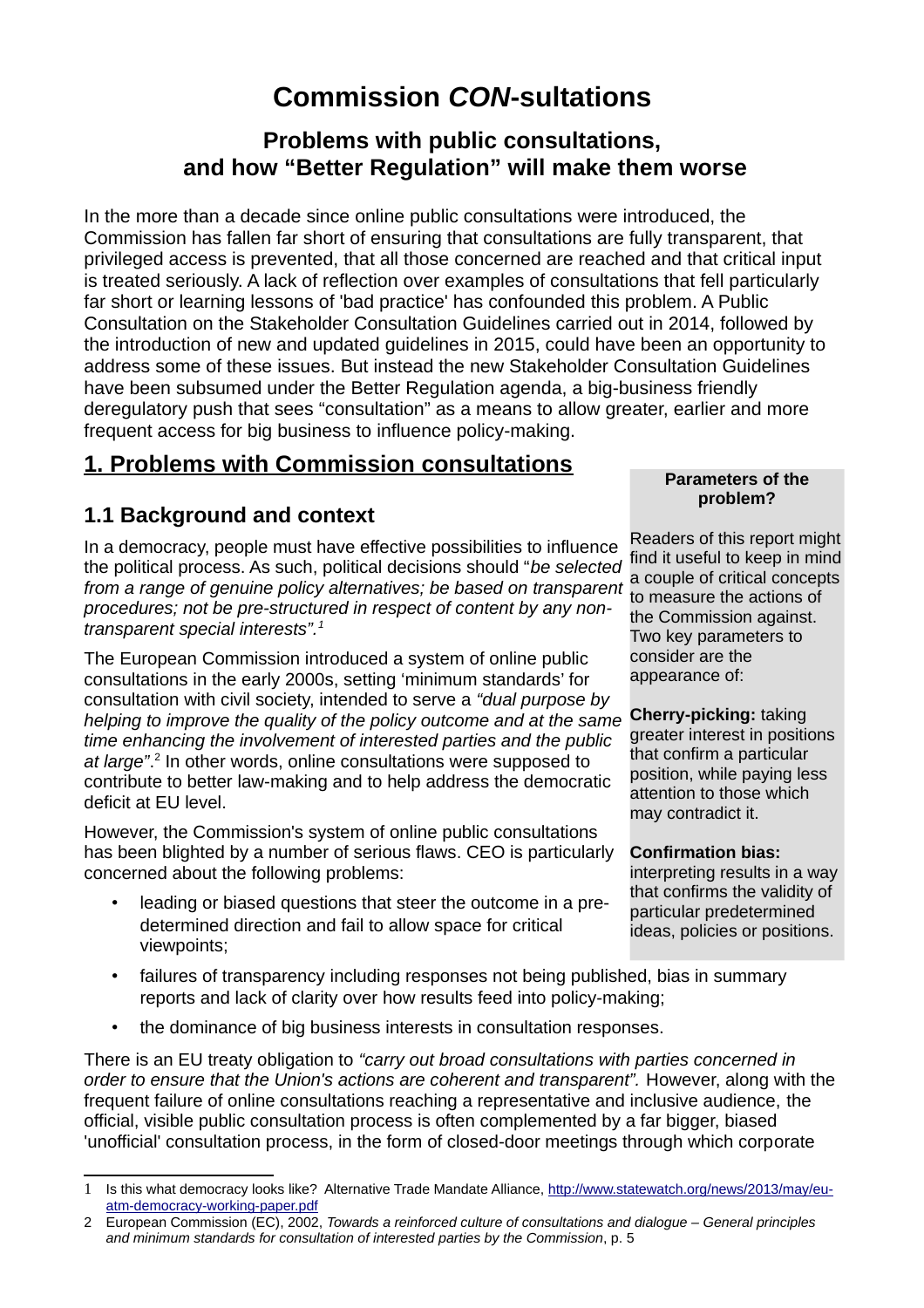interests receive privileged access to decision-making.<sup>[3](#page-1-0)</sup>

Specific problems with the Commission's system of online consultation – both as identified by academic studies using quantitative analysis, and more recent concrete examples of specific problems we have unearthed – are detailed in sections 1.1 and 1.2 below. The second section of this critique looks at how the recent review of the Stakeholder Consultation Guidelines – as part of the 'Better Regulation' agenda – was carried out, and why it looks set to worsen the problems of skewed access and influence that we've seen so far.

#### **1.2 Lessons from quantitative studies**

Without the capacity or tools to analyse (often hundreds) of consultation responses (to hundreds of consultations) and compare how these were incorporated into summary reports, and then into policy-making, the conclusions of academic studies can be very useful. Various academic studies using quantitative data analysis of the Commission's online public consultations confirm many of the problems noted above, and explored in further detail below. One example is a quantitative analysis study published in 2011 (based on consultations up to 2008) which took the premise that *"participation (only) lives up to democratic standards when it guarantees equal representation."*[4](#page-1-1) This study found that participation of EU consultations was *"characterized by the dominance of older EU member countries, the under-representation of associations from southern member countries and,* most importantly*, the very large share of business interest representation."* In other words, it found a discrepancy between consultations offering *in principle* an equal chance of participation, and *in practice* participation being biased and far from equally representative of different groups and stakeholders.

The study also found that the Commission infringes its own principles of transparency in public consultations, with a weak record on publishing contributions. Moreover, the lack of transparency extends to a major lack of clarity over how and why arguments are accepted or dismissed. For a consultation to be meaningful, even if its outcome doesn't fit the expectation of the Commission the results and arguments must be taken into consideration. And, importantly, rejection needs to be based on good counter-arguments. But, the study concluded, no obvious or accessible means to tracing whether and how consultation results were taken into consideration in the process of decision-making were available. Whilst on the other hand consultation summary reports often missed out arguments and overstated the standpoint of the 'big' EU-level associations. As long as transparency around consultations is flawed, they will be eyed with scepticism, it concluded.

The study also documented the criticism – including from EU-level NGOs – that online consultations are instruments by which the Commission demands approval for its policies without offering enough space and time to give elaborated input. And, that the increasing number of consultations results in civil society's influence being less whilst industry dominates more, as civil society lacks the resources (people, time, etc) to input, whilst industry does not.

Another quantitative study, employing text analysis software to analyse Commission consultations between 2008 and 2010, found that *"at no point was it clear exactly how input from the consultation made its way into the final legislation."*[5](#page-1-2) This study emphasised the enormous challenge of aggregating the data from consultations (i.e. producing fair and representative summary reports) and the integration of responses into legislation. Whatever the format of a consultation (free responses, box-ticking, a given number of questions, etc.), the resulting amount of information can be massive. These challenges are very real, but – it seems

<span id="page-1-0"></span><sup>3</sup> For a recent example of privileged access demonstrated by the colossol number of meetings with industry, serving as near-constant 'informal' consultation, see Corporate Europe Observatory (CEO), Policy prescriptions: the firepower of the EU pharmaceutical lobby and implications for public health, September 2015, [http://corporateeurope.org/power](http://corporateeurope.org/power-lobbies/2015/09/policy-prescriptions-firepower-eu-pharmaceutical-lobby-and-implications-public)[lobbies/2015/09/policy-prescriptions-firepower-eu-pharmaceutical-lobby-and-implications-public](http://corporateeurope.org/power-lobbies/2015/09/policy-prescriptions-firepower-eu-pharmaceutical-lobby-and-implications-public)

<span id="page-1-1"></span><sup>4</sup> C. Quittkat, The European Commission's Online Consultations: A Success Story?, University of Mannheim, Journal of Common Market Studies (JCMS) May 2011, Volume 49. Number 3. pp. 653–674, http://www.researchgate.net/profile/Christine\_Quittkat/publication/227374692\_The\_European\_Commission's\_Online [Consultations\\_A\\_Success\\_Story/links/0deec53687a002ba0f000000.pdf](http://www.researchgate.net/profile/Christine_Quittkat/publication/227374692_The_European_Commission)

<span id="page-1-2"></span><sup>5</sup> M. Opper, C. Mahoney & H. Kluve, How to Deal Effectively With Information Overload and the Proliferation of Consultations? [http://www.intereuro.eu/public/downloads/publications/InterEuro\\_Outreach\\_Paper\\_US\\_team.pdf](http://www.intereuro.eu/public/downloads/publications/InterEuro_Outreach_Paper_US_team.pdf)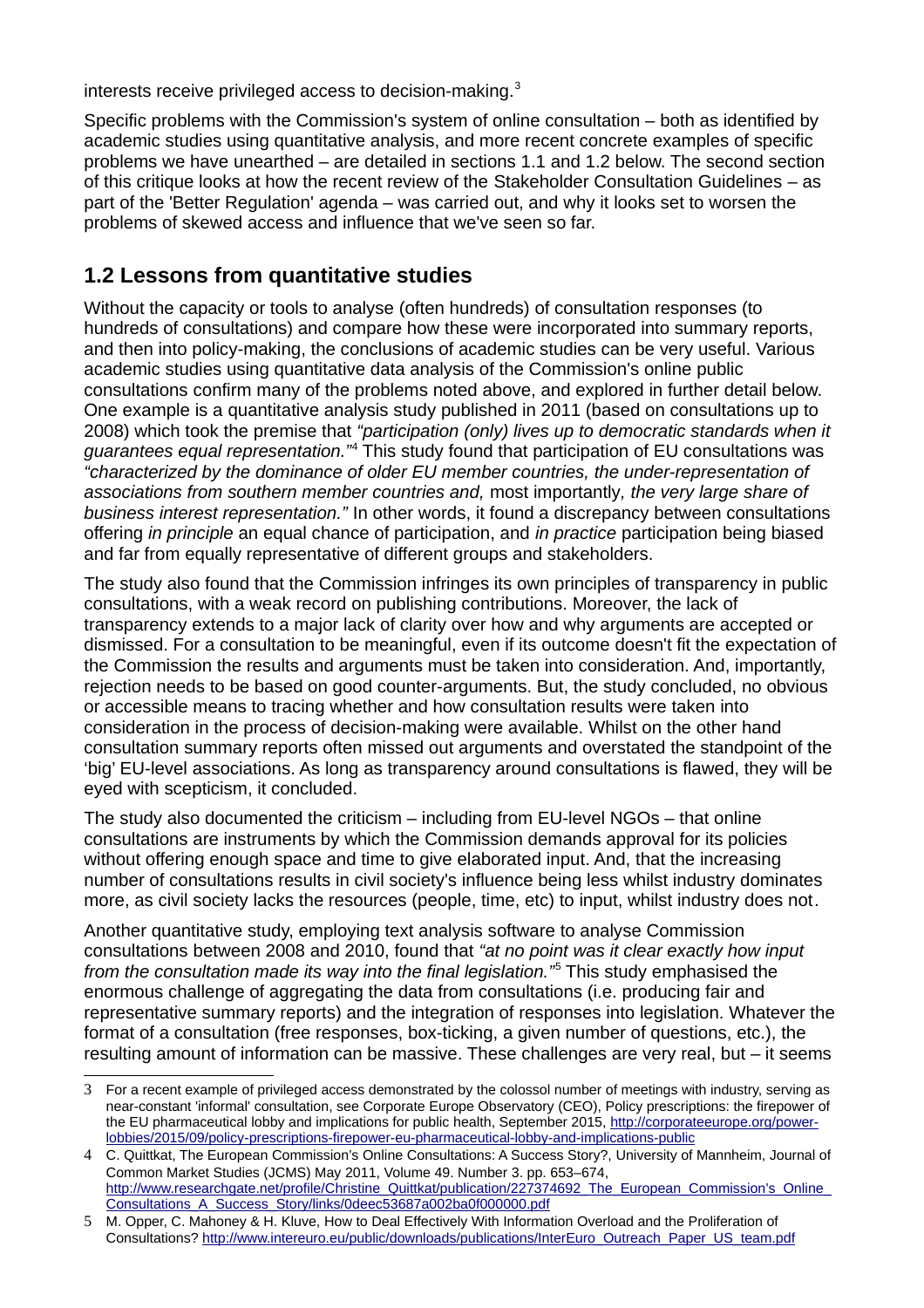to CEO - the Commission's approach appears to have been to bury its head in the sand. As the study notes, the Commission neither makes clear what (if any) criteria is used in determining which policy positions to adopt and which to reject. Its legislative proposals often state that consultations were held, but *"fail to actually state what part(s) of the consultation made it into the legislation or if the consultation changed any part of the legislation".*

The study also observes that the Commission appears to have determined the overall direction of the legislation prior to the consultation stage. So, it should be made clear which aspects of legislation the consultations actually have the ability to affect. And, legislative proposals (or other official documents) should clearly indicate what, if any, changes were made as a result of the consultation, and why. As well as if a particular actor (or group of actors) was especially influential.

### **1.3 Recent examples of bad practice**

The academic studies described above confirm many of the problems CEO is critical of in the Commission's approach to public consultations. In the last few years (ie since the studies' data analysis period), extensive anecdotal evidence shows that these problems continue. Recent examples of online consultations falling short of both the Commission's own rules (transparency, inclusivity, etc), and the basic requirements of democracy, include the following.

**A. Individual consultation responses not published by the Commission:** The Commission's own rules require it to publish individual consultation responses online – but a look through its online consultation portal "Your Voice in Europe" – reveals that many consultations *still* fail to do so. To take just a few examples, 2015's consultation on a Mid Term Review of the EU Maritime Transport Strategy,<sup>[6](#page-2-0)</sup> 2014's Consultation on policy options to optimise water reuse in the EU,<sup>[7](#page-2-1)</sup> 2013's Review of the European waste management targets consultation, $^8$  $^8$  and 2011's consultation in the run-up to Rio+20. $^9$  $^9$ 

**B. Consultation responses published anonymously:** There is no reasonable justification for *organisations* (rather than individuals) to be given the option of keeping their Commission consultation responses confidential or anonymous. Yet this practise is widespread, entirely undermining the principles of lobby transparency and accountability over who and how lawmaking is influenced. For example, the 2014-2015 consultation on the controversial (and much lobbied on<sup>[10](#page-2-4)</sup>) issue of defining criteria for endocrine disruptors published its 22411 responses anonymously in a database. It also stated that *"142 responses where confidential treatment of the contributions was requested are not published."[11](#page-2-5)* Likewise, the 2014 consultation on the future EU initiative on No Net Loss of biodiversity and ecosystem services publishes all individual answers with the proviso that the *"name and association/company/organisation of the respondents asking to be anonymous have been deleted".[12](#page-2-6)* [See section 2.2 C ]

**C. Consultancies writing consultations or compiling summaries:** The lack of transparency – and accountability – around the Commission's outsourcing of elements of its consultation

<span id="page-2-0"></span><sup>6</sup> [http://ec.europa.eu/transport/modes/maritime/consultations/2015-mts-review\\_en.htm](http://ec.europa.eu/transport/modes/maritime/consultations/2015-mts-review_en.htm) Despite the consultation closing on 22/04/2015, as of 23/02/16 – 10 months later – consultation responses are not available

<span id="page-2-1"></span>[http://ec.europa.eu/environment/consultations/water\\_reuse\\_en.htm](http://ec.europa.eu/environment/consultations/water_reuse_en.htm) Only the consultation background document and the summary report are available, as of 23/02/16. The background webpage [\( http://ec.europa.eu/environment/water/reuse.htm\)](http://ec.europa.eu/environment/water/reuse.htm) states that *"The report on the public consultation includes the replies to the consultation itself and the feedback from the stakeholders meeting."* but the report in fact only *summarises* answers to the online consultation – without attribution or details.

<span id="page-2-2"></span><sup>8</sup> [http://ec.europa.eu/environment/consultations/waste\\_targets\\_en.htm](http://ec.europa.eu/environment/consultations/waste_targets_en.htm) and [http://ec.europa.eu/environment/waste/target\\_review/consultation.htm](http://ec.europa.eu/environment/waste/target_review/consultation.htm) A summary report, list of consultation questions and "detailed results" (simply a longer summary report) are available, but as of 23/02/16 individual responses are not.

<span id="page-2-3"></span><sup>9</sup> [http://ec.europa.eu/environment/consultations/un\\_2012.htm](http://ec.europa.eu/environment/consultations/un_2012.htm) as of 23/02/16 only a summary report available

<span id="page-2-4"></span><sup>10</sup> See CEO's 2014 report, A toxic affair [http://corporateeurope.org/sites/default/files/toxic\\_lobby\\_edc.pdf](http://corporateeurope.org/sites/default/files/toxic_lobby_edc.pdf)

<span id="page-2-5"></span><sup>11</sup> Full title is 'Public Consultation on defining criteria for identifying endocrine disruptors in the context of the implementation of the plant protection product regulation and the biocidal products regulation' [http://ec.europa.eu/dgs/health\\_food-safety/dgs\\_consultations/food/consultation\\_20150116\\_endocrine](http://ec.europa.eu/dgs/health_food-safety/dgs_consultations/food/consultation_20150116_endocrine-disruptors_en.htm)disruptors en.htm as of 05/11/15.

<span id="page-2-6"></span><sup>12</sup> [http://ec.europa.eu/environment/consultations/nnl\\_en.htm](http://ec.europa.eu/environment/consultations/nnl_en.htm) and [http://ec.europa.eu/environment/nature/biodiversity/nnl/results\\_en.htm](http://ec.europa.eu/environment/nature/biodiversity/nnl/results_en.htm) as of 23/02/16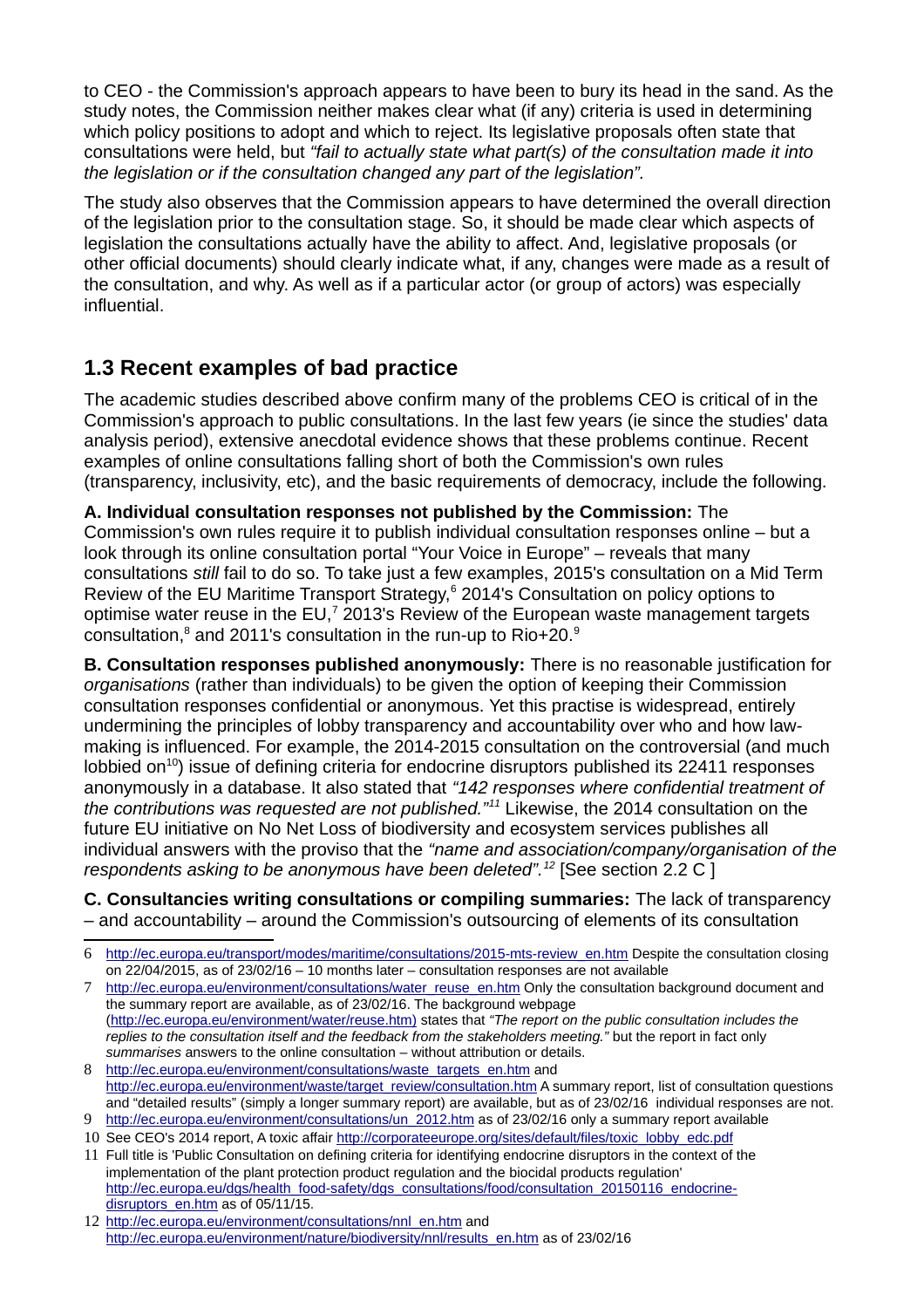process to professional consultancy firms (e.g. the nature of the consultancies' role, or potential conflicts of interest that could arise from consultancies other paying clients) is another concern. For example, the Water Reuse consultation has a summary report written by professional services giant Deloitte – but given the failure to publish individual responses, as noted above, it is not even possible to see if the private firm's report is fair and representative.

In the case of the waste target review consultation (also mentioned above), all three published documents – the summary results, consultation questions, and detailed results<sup>[13](#page-3-0)</sup>- are authored by/ branded with 'Eunomia research & consulting'.<sup>[14](#page-3-1)</sup> But the precise nature of the relationship Eunomia had with the Commission, its role and its responsibilities, is not made clear on the consultation webpage. Some digging into DG Environment's archive of calls for tender reveals that Eunomia was awarded several contracts in 2012 under the heading *"Assistance to the Commission on technological, socio-economic and cost-benefit assessments related to the implementation and further development of EU waste legislation"*, for a maximum amount of nearly €700,000.<sup>[15](#page-3-2)</sup> With all this public money (for various services) going to Eunomia, <sup>[16](#page-3-3)</sup> a private consultancy whose recent industry clients include Goldman Sachs, BHP Billiton, Dong Energy, Centrica, RWE and Lloyds Bank, $17$  it is not reassuring that the Commission has failed to publish the consultation responses alongside Eunomia's summaries. Although the majority of consultations may not be carried out or assisted by consultancies, it is not easy to tell when or why they have been. This is problematic. Even more so when the consultation responses are not published alongside the consultancy-authored summaries, as assessment of their representativeness is made impossible.[18](#page-3-5)

**D. Leading or biased questions, and lack of option for dissenting views or alternatives:** 

Often, the structure of consultations and the nature of their questions do not enable respondents to give meaningful feedback if it is in disagreement with the Commission's underlying assumptions or policy-options. The 2013 consultation on structural options to strengthen the EU Emission Trading System (ETS) is a clear example of this.<sup>[19](#page-3-6)</sup> In it, stakeholders were requested to comment on six structural options proposed by the European Commission – but these did not include the option of replacing it with more effective regulatory climate policies. After a decade of the ETS enriching polluting companies, which have pocketed millions of euros in windfall profits from a surplus of free permits to pollute, not to mention failing to reduce domestic emissions *and* being used as an excuse to undermine other climate policies for fear of upsetting the carbon price, the ETS faces calls from ever-more civil society groups to be scrapped.<sup>[20](#page-3-7)</sup> By failing to include this very rational alternative, the ETS consultation was, for what can only be political or ideological reasons incomplete.

Other examples of consultations with leading or biased questions that steer the outcome in a

<span id="page-3-0"></span>13 The three documents can be downloaded from [http://ec.europa.eu/environment/waste/target\\_review/consultation.htm](http://ec.europa.eu/environment/waste/target_review/consultation.htm)

<span id="page-3-4"></span>17 Various public bodies are also named as clients. Eunomia,<http://www.eunomia.co.uk/about-us/clients/>as of 11/09/15

<span id="page-3-5"></span>18 In the toolbox that accompanies the updated May 2015 Stakeholder Consultation Guidelines (see section 2 for context), it is stated that *"To the extent possible, the consultation strategy should also include information on human and financial resource planning. An external service provider or a facilitator (who must comply with the minimum standards for stakeholder consultation and follow the guidelines) might be considered for certain consultation work. It should be carefully verified that the contractors involved have no interest in the policy area subject to consultation and can operate in an independent way."* [http://ec.europa.eu/smart](http://ec.europa.eu/smart-regulation/guidelines/tool_50_en.htm#sdfootnote419anc)[regulation/guidelines/tool\\_50\\_en.htm#sdfootnote419anc](http://ec.europa.eu/smart-regulation/guidelines/tool_50_en.htm#sdfootnote419anc) If this is to make a difference, it will have to be made clear in every instance if and how this verification of independence is made. This is something to be watched out for.

<span id="page-3-6"></span>19 CEO, Response to Commission consultation on ETS, April 2013, [http://corporateeurope.org/news/response](http://corporateeurope.org/news/response-commission-consultation-ets)[commission-consultation-ets](http://corporateeurope.org/news/response-commission-consultation-ets)

<span id="page-3-1"></span><sup>14</sup> As well as Eunomia, the documents also have smaller logos of the Institute for Applied Ecology, Copenhagen Resource Institute, Argus and Satsuma.

<span id="page-3-2"></span><sup>15</sup> DG Environment, List of specific contracts awarded in 2012 resulting from framework contracts, <http://ec.europa.eu/environment/archives/funding/pdf/calls2012/Framework%20Contracts%202012.xls>

<span id="page-3-3"></span><sup>16</sup> In the Transparency Register, Eunomia is listed as a professional consultancy, with 50 full-time equivalent lobbyists, declaring <€9,999 lobby expenditure between 04/2013 and 03/2014. It does not list any clients, stating "Own activities, no clients: n/a",<http://ec.europa.eu/transparencyregister/public/consultation/displaylobbyist.do?id=212121911185-07> last modified on:16/11/2015

<span id="page-3-7"></span><sup>20</sup> See for example. Its time to scrap the ETS! civil society statement from February 2013, [https://www.tni.org/files/download/scrap\\_the\\_ets18feb.pdf,](https://www.tni.org/files/download/scrap_the_ets18feb.pdf) and more recently CEO's 5 reasons to scrap the ETS, <http://corporateeurope.org/environment/2015/10/eu-emissions-trading-5-reasons-scrap-ets>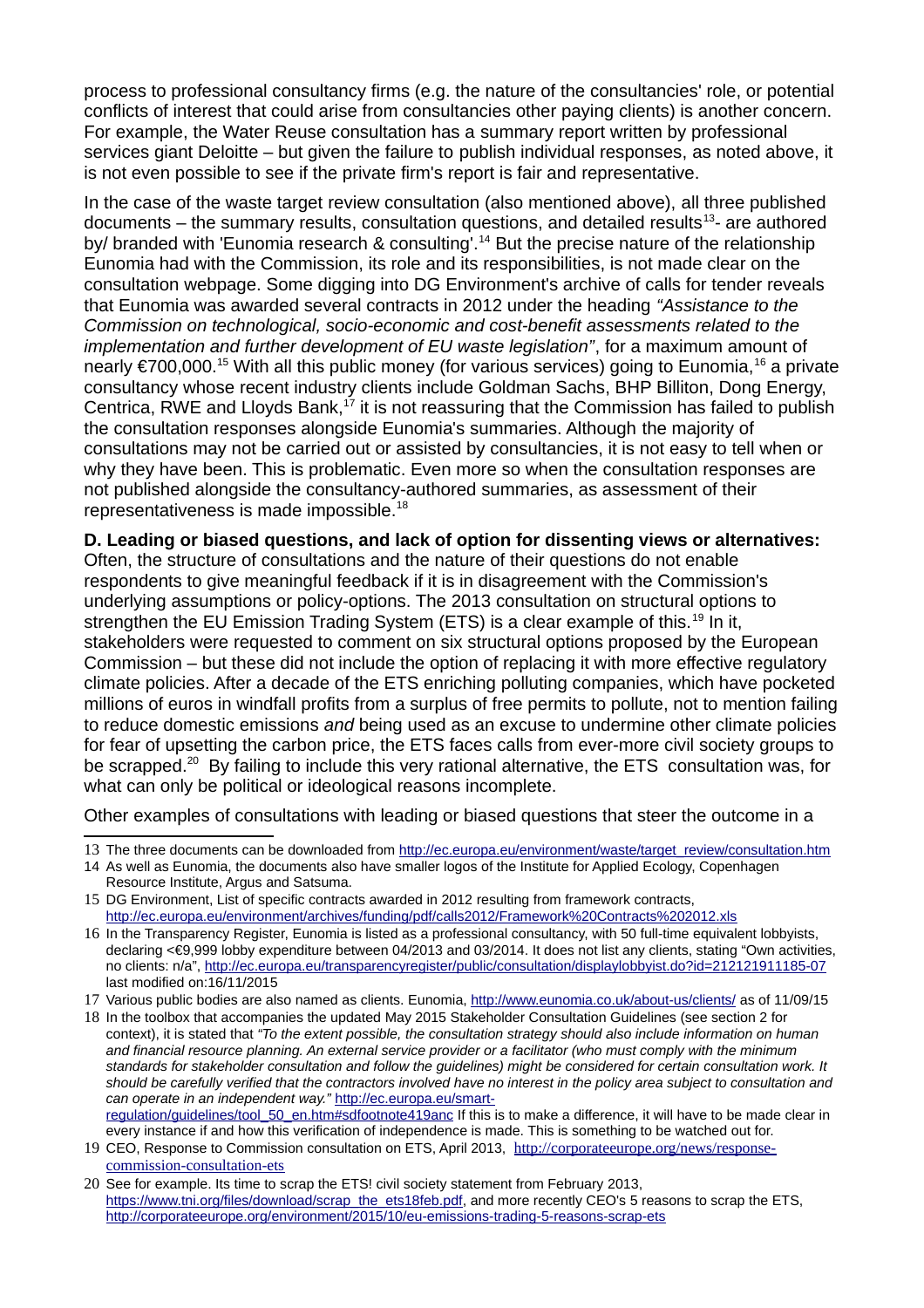pre-determined direction and fail to allow space for critical viewpoints include:

- the Transatlantic Trade and Investment Partnership (TTIP) consultation (see Box 2);
- the 2013 consultation on the EU's 2030 climate targets (led by a former BusinessEurope lobbyist employed by DG Energy), which focused on competitiveness as the key criteria (rather than planetary boundaries), pitting climate against economy, and so mirroring the narrative of polluting industry lobbies but ignoring much of the Commission's own work;
- the 2012-2013 consultation on the post-Rio+20 strategy, which presented a bigger role for the private sector as a pre-determined fact: $21$
- the 2010 consultation on the EU's Concessions Directive, which reflected that the Commission wanted a directive that would bring every sector under Single Market rules and thereby promote further liberalisation and privatisation of public services: the questions focused almost exclusively on technical aspects of how to do this, not whether these were the right objectives for EU policy.<sup>[22](#page-4-1)</sup>

**E. Bias in summary reports, and beyond:** The fact that that it is often unclear in summary reports why some opinions are included, or emphasised, whilst others are not, is deeply problematic. The same is true for how the overall "lessons" from a consultation's results are taken forward into policy-making. These issues have been recognised by academic studies, as well as identified in concrete cases by CEO and others. For example, David Cronin, in his book Corporate Europe, complains that the views expressed by a fraction of those responding to a consultation may be treated with greater respect than all the rest: *"Views that clash with those of the elite are simply disregarded."* [23](#page-4-2) This indictment stems from Cronin's experience of a 2011 Commission consultation concerning the future direction of its research programmes. The responses of a number of human rights organisations included complaints about how companies making weapons used against Palestinian civilians are benefiting from EU grants for scientific research. Yet, says Cronin, *"when the Commission issued an analysis of the 'consultation', it did not refer once to the concerns raised about EU support for Israel's arms industry."* 

But it goes beyond concerns about bias in summary reports, to cases where it is totally opaque as to why it is the view of the minority of responses that informs policy. Whilst the majority view expressed in a consultation's responses does not seem influence the next steps taken by the Commission. For example, in the 2011 public consultation on plastic bags, over 70% of respondents supported a ban on single use plastic bags.[24](#page-4-3) Yet, the Commission did not, *at the time,* follow this up by making a proposal for such a measure, instead leaving it to member states' discretion. Similarly, the Commission seemed particularly captivated by the seven responses it received from industry to its 2011 consultation on the EU position for Rio+20, but not so interested in the 24 views submitted by NGOs. Many of the NGO responses called for binding measures to limit environmental damage, whilst industry associations questioned the need for this. The Commission's input to Rio reflected the industry view.<sup>[25](#page-4-4)</sup> The TTIP consultation is another such example (see Box 2).

**F. Failure to engage broader stakeholders than industry:** The problem of failing to ensure inclusiveness, or equal representation for different groups of stakeholders, is ongoing. Consultations that fail to achieve input from a broad range of stakeholders, and particularly those which garner responses mainly from the industries concerned, can act as self-fulfilling prophecies. For example, the 2015 consultation on the Revision of Regulation (EU) No

<span id="page-4-0"></span><sup>21</sup> CEO, Big business and the EU: painting the economy green, June 2012, <http://corporateeurope.org/rio20/2012/06/big-business-and-eu-painting-economy-green>

<span id="page-4-1"></span><sup>22</sup> CEO, The record of a Captive Commission: The 'black book' on the corporate agenda of the Barroso II Commission, May 2014, [http://corporateeurope.org/sites/default/files/record\\_captive\\_commission.pdf](http://corporateeurope.org/sites/default/files/record_captive_commission.pdf)

<span id="page-4-2"></span><sup>23</sup> Cronin, David (2013), Corporate Europe: How Big Business Sets Policies on Food, Climate and War

<span id="page-4-3"></span><sup>24</sup> European Environmental Bureau, Overwhelming public support for EU plastic bag ban, January 2012, <http://www.eeb.org/index.cfm/news-events/news/overwhelming-public-support-for-eu-plastic-bag-ban/>

<span id="page-4-4"></span><sup>25</sup> CEO, Big business and the EU: painting the economy green, June 2012, [http://corporateeurope.org/rio20/2012/06/big](http://corporateeurope.org/rio20/2012/06/big-business-and-eu-painting-economy-green#footnote18_ywegn07)[business-and-eu-painting-economy-green#footnote18\\_ywegn07](http://corporateeurope.org/rio20/2012/06/big-business-and-eu-painting-economy-green#footnote18_ywegn07)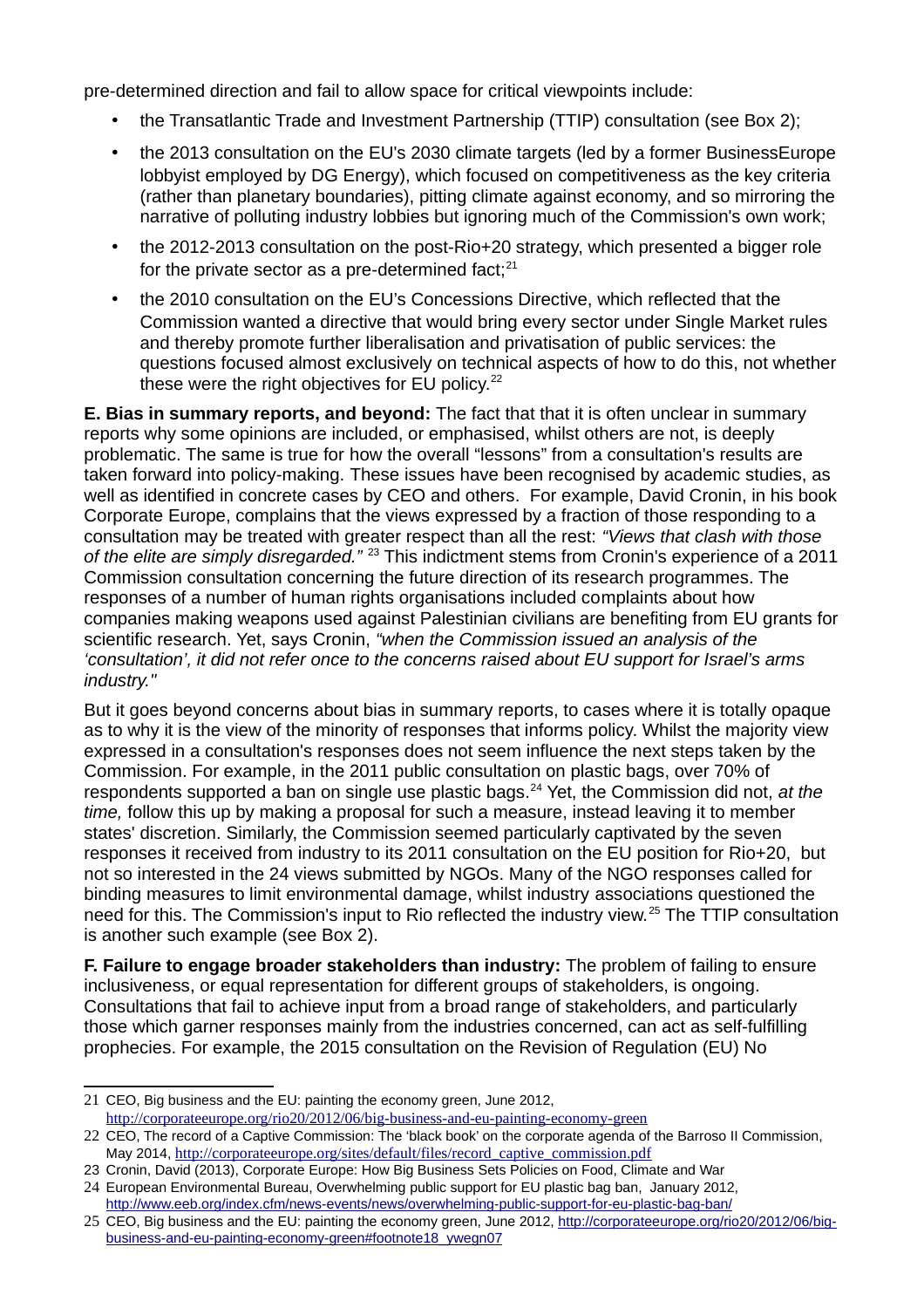994/2010 concerning measures to safeguard security of gas supply, $26$  demonstrated that if you consult the fossil fuel industry on how to ensure Europe keeps getting hold of and consuming a fossil fuel, the conclusion you'll come to (or confirm) is that much more needs to be done to secure and lock in fossil fuels (see Box 1).

The security of gas supply consultation garnered 103 responses, but besides public bodies and governments, these - practically without exception - represented the fossil fuel industry.[27](#page-5-1) No environmental or consumer representatives are included in the responses, though one or two (literally) district heating or energy efficiency groups are represented. Yet most of the big energy firms are: BP, E.ON, EDF, ENEL, Engie (formerly GDF Suez), PGNIG, RWE, Statoil, Total, Vattenfall, Wingas. Not to mention fossil fuel lobbies (IOGP, CEEP, Eurogas, Eurelectric) and big business or heavy industry lobby groups (Fertilizers Europe, Polish BusinessEurope member Lewiatan). It is clear this consultation failed to reach out to wider stakeholders, and therefore failed to get a wider variety of input (e.g. into alternatives to locking in gas dependence).

#### **Box 1: The self-fulfilling prophecy of the fossil fuel industry**

The Commission might consider that it is ok to exclusively consult the fossil fuel industry on the security of the EU's gas supply, with the justification that Europe needs gas as a transition fuel and that many countries, especially in Eastern Europe, are dependent on unstable supplies of foreign gas to get through the winter.

This however is disingenuous for several reasons.

Firstly, investing in new gas infrastructure, like new pipelines, LNG storage or routes, etc, locks in our consumption of gas and diverts money away from renewables and energy savings.

Secondly, investing in more energy efficient buildings can save more energy than giant gas pipelines supply. The countries most effected by insecure gas supplies and cold winters, like the former Soviet countries, also have the most energy-leaking homes.

Energy insecurity, and energy poverty, are not best served by pouring more money into a polluting fuel that will only become scarcer and more expensive, whilst continuing us on a path to climate catastrophe, but by reducing our dependence on it and transforming our energy systems and social infrastructure.

Consultations which – due to failure to reach out to broader stakeholders – act as a self-fulfilling-prophecy, bely real and needed alternatives to the status quo, which powerful business elites, like the fossil fuel industry, have a vested interest in continuing and locking-in.

This failure to reach out to, engage with or make accessible to "other relevant stakeholders and citizens" - which were included in the stated target groups - can in part be explained by the often technical, specialised and one-directional questions. For example, "*Is a regional approach to N-1 needed?"* or *"As concerns exemptions from the reverse flow obligation...".* Nor were there any questions relating to energy efficiency or renewables.<sup>[28](#page-5-2)</sup> This severely limits those who could meaningfully respond, and closes down the bigger debate needed (see Box 1). Another factor in the failure to get broad input is the extremely limited sphere that would have been aware of - or alerted to – the consultation's existence. Yet despite responses being fossil fuel industry dominated, the Commission will base its consideration of *"which additional measures are needed including in the form of legislative amendments"* on the responses received.

This failure is emblematic of a wider problem with how (in)effectively broader groups of stakeholders, including citizens, are targeted and *enabled* to input into consultations. Whilst on the flip side, we see cases where the Commission does pro-active outreach to business lobby groups to be sure that as many companies as possible participate in particular public consultations, *without* doing the same for other stakeholder groups. This was evident in the Commission's consultation on trade secrets. Not only did DG MARKT consult a great deal with corporate interests *before* it made its proposal (which incorporated many business' wishes), but when it then did an online consultation (ie only *after* it had made its corporate-influenced proposal), it went out of its way to encourage business input.<sup>[29](#page-5-3)</sup> This makes a mockery of the

<span id="page-5-0"></span><sup>26</sup> See [https://ec.europa.eu/energy/en/consultations/consultation-revision-regulation-eu-no-9942010-concerning](https://ec.europa.eu/energy/en/consultations/consultation-revision-regulation-eu-no-9942010-concerning-measures-safeguard-security)[measures-safeguard-security](https://ec.europa.eu/energy/en/consultations/consultation-revision-regulation-eu-no-9942010-concerning-measures-safeguard-security)

<span id="page-5-1"></span><sup>27</sup> EC, List of stakeholders' submissions, [https://ec.europa.eu/energy/sites/ener/files/documents/List%20of](https://ec.europa.eu/energy/sites/ener/files/documents/List%20of%20stakeholders%20FOR%20PUBLICATION%20-%20updated%2018%2006.pdf) [%20stakeholders%20FOR%20PUBLICATION%20-%20updated%2018%2006.pdf](https://ec.europa.eu/energy/sites/ener/files/documents/List%20of%20stakeholders%20FOR%20PUBLICATION%20-%20updated%2018%2006.pdf)

<span id="page-5-2"></span><sup>28</sup> Consultation Paper on the Revision of Regulation (EU) No 994/2010 concerning measures to safeguard security of gas supply and repealing Council Directive 2004/67/EC [https://ec.europa.eu/energy/sites/ener/files/documents/DG](https://ec.europa.eu/energy/sites/ener/files/documents/DG%20ENER_Consultation%20Paper%20on%20SoS%20Revision_14.01.2015%20ddl12w.doc) [%20ENER\\_Consultation%20Paper%20on%20SoS%20Revision\\_14.01.2015%20ddl12w.doc](https://ec.europa.eu/energy/sites/ener/files/documents/DG%20ENER_Consultation%20Paper%20on%20SoS%20Revision_14.01.2015%20ddl12w.doc)

<span id="page-5-3"></span><sup>29</sup> CEO, Towards legalised corporate secrecy in the EU? April 2015, [http://corporateeurope.org/power](http://corporateeurope.org/power-lobbies/2015/04/towards-legalised-corporate-secrecy-eu)[lobbies/2015/04/towards-legalised-corporate-secrecy-eu](http://corporateeurope.org/power-lobbies/2015/04/towards-legalised-corporate-secrecy-eu)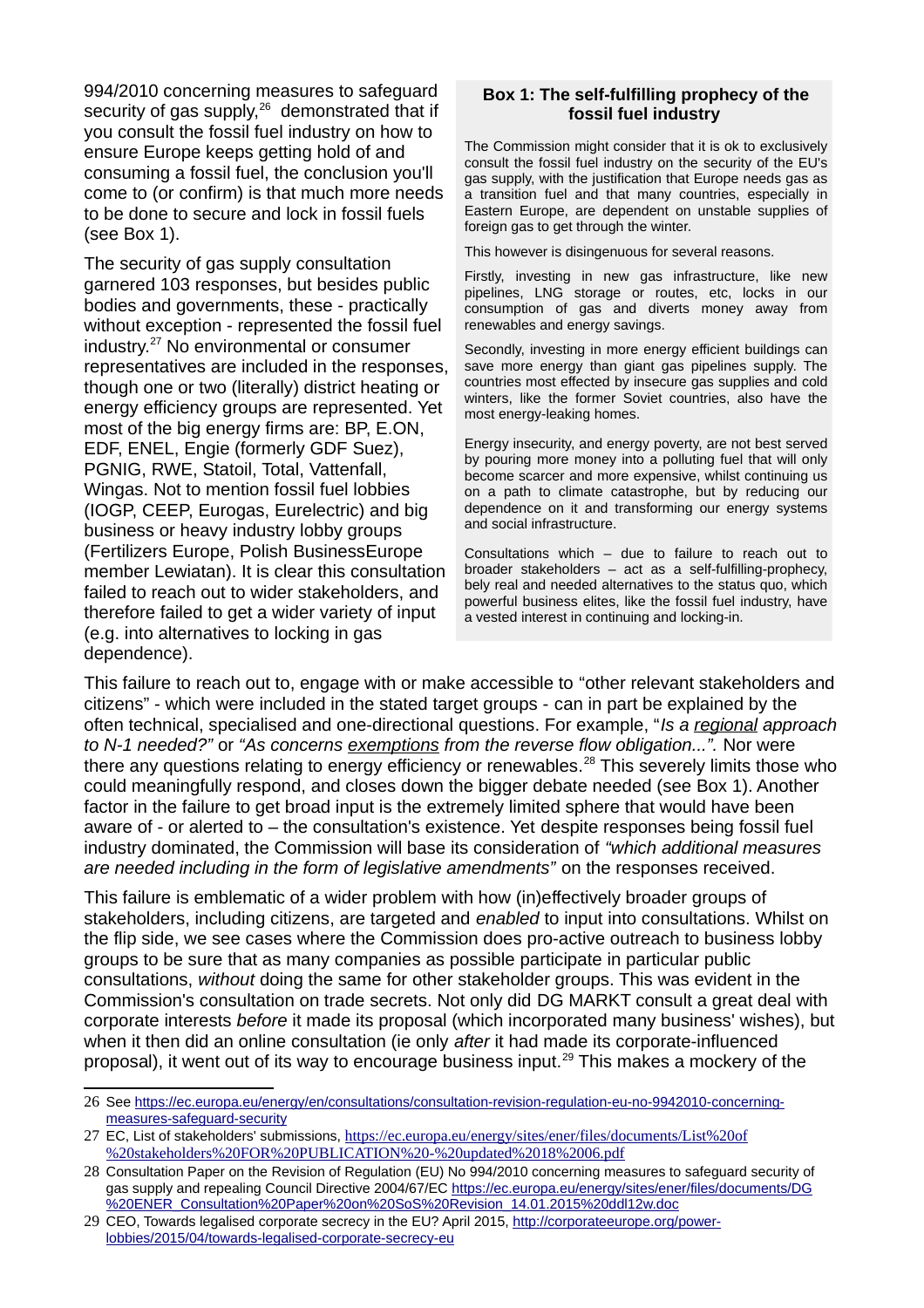idea of an open and inclusive – not to mention transparent - consultation process.

#### **Box 2. TTIP consultations: Lessons in how not to consult**

Online public consultations have, in some very high profile cases, been used by the Commission as democratic window-dressing, to give the impression of listening to civil society and citizens' concerns. When the "real" consultation - with big business - has been going on behind the scenes for quite some time. One such example, where the stakes are high and the implications grave, is the consultation surrounding the negotiation of EU-US trade agreement TTIP.

As part of its preparation for the TTIP negotiations, the Commission held an online consultation in 2012. It attracted few respondents, mostly business. The questions were narrow and biased towards the Commission's pre-determined agenda, providing no genuine opportunity for concerns to be raised about the forthcoming TTIP talks. Civil society dialogue meetings on TTIP came much later, after the negotiations had begun, and are little more than not particularly informativeinformation sessions . But what is worse, is that DG Trade had, in the meantime, entrenched a parallel and unofficial 'consultation' process entailing huge numbers of intimate meetings with big business lobbyists behind closed doors. These, unlike the public consultation and civil society dialogues, were not disclosed online.<sup>[30](#page-6-0)</sup>

These undisclosed meetings ran throughout TTIP's preparations phase, undermining the supposed purpose of the online consultation. At least 119 meetings (93% of the Commission's meetings with stakeholders during the preparations of the negotiations) were with large corporations and their lobby groups.[31](#page-6-1) Taking into account all lobby encounters (i.e. consultations, stakeholder debates as well as meetings) during TTIP's preparations, and 520 out of 560 encounters (92%) were with business. Only 4% were with public interest groups. Moreover, documents related to these meetings revealed that the Commission had been very actively reaching out to different industry lobby groups to seek their input. Similar efforts to engage NGOs, trade unions and other interests were absent.

This dramatically unbalanced preparatory process – the official vs 'unofficial' consultation processes – showed little sign of balancing out once the trade talks began, with business still gaining privileged access to Commission trade officials after the launch of the talks, .<sup>[32](#page-6-2)</sup> This industry-dominated access has influenced the negotiations: the Commission did not integrate civil society concerns about the inclusion of investor-to-state dispute settlement (ISDS) mechanisms in TTIP. Only after many months of negotiations, when public concern had erupted across Europe, did the Commission launch an online consultation on the topic of ISDS in TTIP.

As well as coming far too late in the day, the ISDS consultation was written in biased fashion, with questions steering participants towards the Commission's preferred conclusion of very modest reform. The possibility of excluding ISDS was not presented in the questions. The Commission's own guidelines say consultations should be "*policy shaping prior to a Commission proposal"*, [33](#page-6-3) but this consultation failed to be either policy-shaping or prior. As such, it was criticised by many NGOs "*as a mock consultation aimed at selling its pro-industry agenda, rather than an honest attempt to have a much-needed open debate on the issue".*[34](#page-6-4)

Presented as a 40-page legalistic text, the consultation was also difficult for members of the public to understand and engage with. It was only due to efforts of NGOs that developed tools to overcome these hurdles and enabled citizens to more easily participate and express their opposition to ISDS that the consultation attracted a record 150,000 submissions. Despite this, the Commission's response to the consultation outcome implies a certain disregard for opposition and concerns to

<span id="page-6-0"></span><sup>30</sup> CEO, European Commission preparing for EU-US trade talks: 119 meetings with industry lobbyists, September 2013, [http://corporateeurope.org/trade/2013/09/european-commission-preparing-eu-us-trade-talks-119-meetings-industry](http://corporateeurope.org/trade/2013/09/european-commission-preparing-eu-us-trade-talks-119-meetings-industry-lobbyists)[lobbyists](http://corporateeurope.org/trade/2013/09/european-commission-preparing-eu-us-trade-talks-119-meetings-industry-lobbyists)

<span id="page-6-1"></span><sup>31</sup> *ibid.*

<span id="page-6-2"></span><sup>32</sup> Friends of the Earth Europe, Who's driving the EU-US trade talks? 7 July 2014 [https://www.foeeurope.org/whos](https://www.foeeurope.org/whos-driving-eu-us-trade-talks-070714)[driving-eu-us-trade-talks-070714](https://www.foeeurope.org/whos-driving-eu-us-trade-talks-070714)

<span id="page-6-3"></span><sup>33</sup> European Commission, (2002), Towards a reinforced culture of consultations and dialogue – General principles and minimum standards for consultation of interested parties by the Commission, p. 4

<span id="page-6-4"></span><sup>34</sup> Seattle-to-Brussels network, Campaigners slam Commission's mock consultation on investor rights in EU-US trade deal, Press release, March 2014, [http://corporateeurope.org/pressreleases/2014/03/campaigners-slam-commission](http://corporateeurope.org/pressreleases/2014/03/campaigners-slam-commission-mock-consultation-investor-rights-eu-us-trade-deal)[mock-consultation-investor-rights-eu-us-trade-deal](http://corporateeurope.org/pressreleases/2014/03/campaigners-slam-commission-mock-consultation-investor-rights-eu-us-trade-deal)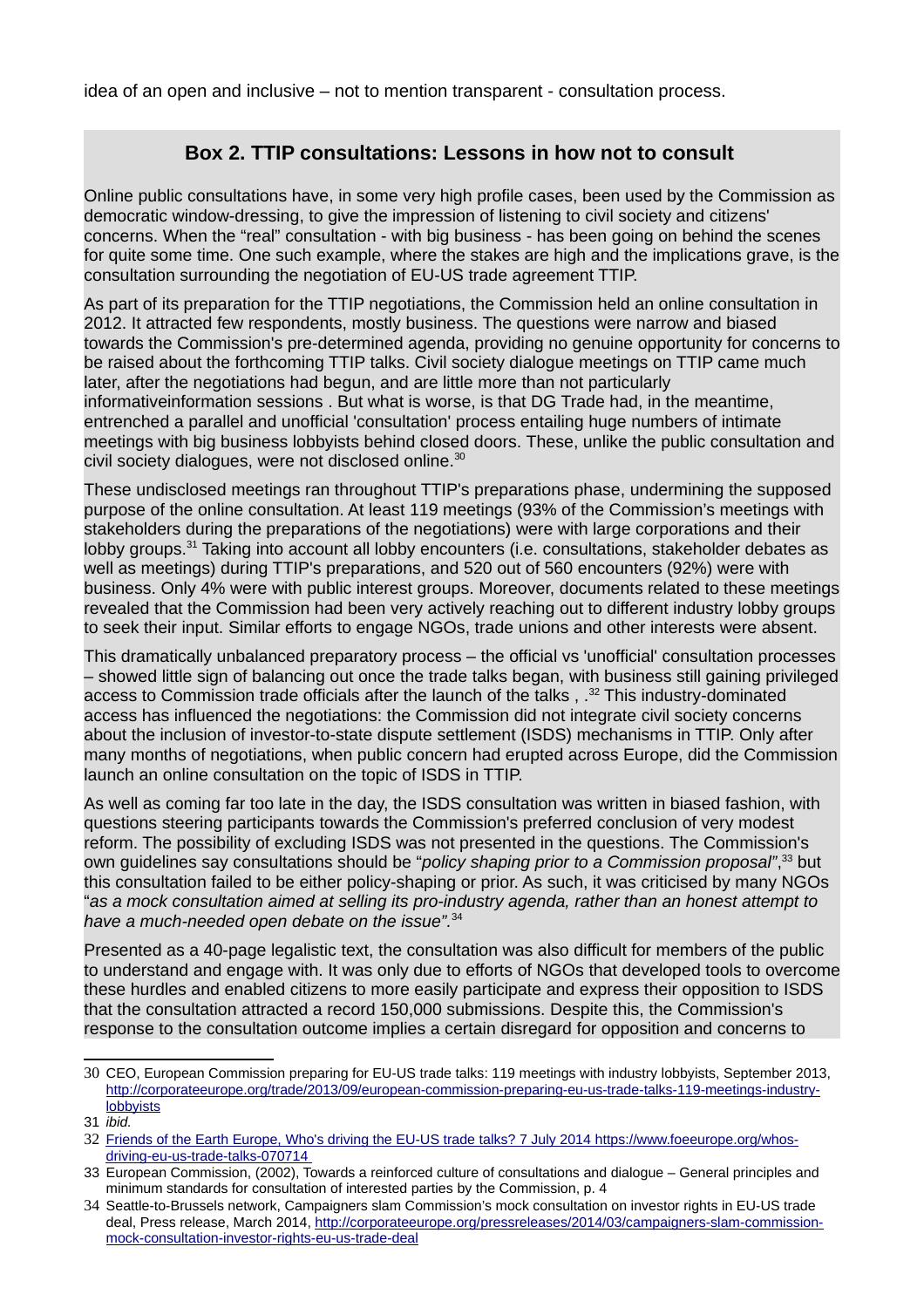both TTIP in general, and to ISDS in particular. With regard to the former, it stated that its analysis must remain "*focused on the statements provided in relation to the specific aspects presented under each of the questions posed"*. With respect to the latter, it suggested that opposition to ISDS must be viewed in light of the Commission's ongoing efforts to reform ISDS – ignoring the fact that those rejecting ISDS were aware of the Commission's reform agenda and rejected this as inadequate as well. $35$ 

As the Alternative Trade Mandate Alliance has put it, the formation of the EU's trade and investment policy suffers from *"lack of transparency, a severe democratic deficit and a rampant corporate bias."* More specifically:

*"the system of public consultations does not invite the input of individuals and groups who are not embedded in EU policy processes. Contributions to online consultations and attendees of the civil society dialogue are dominated by lobby groups, mainly from the corporate sector and with an office in Brussels... civil society inputs only come as answers to questions, which are often leading and selective in terms of what is or is not asked. Usually answers are collected in a quantitative way, which gives little opportunity for suggesting genuine policy alternatives.*

*This suggests that the Commission seeks to fulfil its consultation obligations as a largely symbolic or proforma exercise, i.e. as cheaply as possible and in a way that allows for consultation outcomes to be easily spun in support of predetermined policy initiatives."[36](#page-7-1)*

The Commission's consultation on TTIP exemplifies how the Commission's official, visible consultation process is being complemented by a **far bigger, biased 'unofficial' consultation process**, in the form of closed-door meetings through which corporate interests receive privileged access to decision-making.

## **2. How Better Regulation will entrench and worsen the problems with stakeholder consultations**

#### **2.1 The political context: 'Better regulation for big business'**

Using rhetoric around "better regulation" and cutting red tape, many big business lobbies – as well as corporate-cosy-governments, like the UK – have been the not-so-secret architects behind the EU's Better Regulation agenda, hand in glove with the European Commission.<sup>[37](#page-7-2)</sup> In the context of this deregulatory business-friendly agenda (much like the "regulatory cooperation" agenda being pushed via TTIP<sup>[38](#page-7-3)</sup>), it is highly significant that the new and updated Stakeholder Consultation Guidelines are a chapter of the Commission's so-called Better Regulation Guidelines.[39](#page-7-4) This is a clear indication that stakeholder consultation is being subsumed beneath the Better Regulation umbrella. Better Regulation is an umbrella which seeks to shelter businesses from administrative and regulatory burdens in order to improve their 'competitiveness'. How? By enabling businesses and their lobby groups to position themselves to exert even stronger influence in the decision-making process.

But Better Regulation has also been wrapped up in rhetoric about increased transparency and public participation.<sup>[40](#page-7-5)</sup> More active 'stakeholders' will be able to enjoy more access to decisionmakers; not only business groups, so the story goes, but other actors, like environmental

<span id="page-7-0"></span><sup>35</sup> CEO, Commission consultation on investor rights in TTIP makes a mockery of democracy, January 2015, [http://corporateeurope.org/pressreleases/2015/01/commission-consultation-investor-rights-ttip-makes-mockery](http://corporateeurope.org/pressreleases/2015/01/commission-consultation-investor-rights-ttip-makes-mockery-democracy)[democracy](http://corporateeurope.org/pressreleases/2015/01/commission-consultation-investor-rights-ttip-makes-mockery-democracy)

<span id="page-7-1"></span><sup>36</sup> Alternative Trade Mandate Alliance, Is this what democracy looks like? [http://www.statewatch.org/news/2013/may/eu](http://www.statewatch.org/news/2013/may/eu-atm-democracy-working-paper.pdf)[atm-democracy-working-paper.pdf](http://www.statewatch.org/news/2013/may/eu-atm-democracy-working-paper.pdf)

<span id="page-7-2"></span><sup>37</sup> See CEO's 2014 report, The crusade against 'red tape': How the European Commission and big business push for deregulation, [http://corporateeurope.org/sites/default/files/attachments/red\\_tape\\_crusade.pdf](http://corporateeurope.org/sites/default/files/attachments/red_tape_crusade.pdf)

<span id="page-7-3"></span><sup>38</sup> See CEO's 2016 report Dangerous regulatory duet: How transatlantic regulatory cooperation under TTIP will allow bureaucrats and big business to attack the public interest, [http://corporateeurope.org/sites/default/files/attachments/regulatoryduet\\_en021.pdf](http://corporateeurope.org/sites/default/files/attachments/regulatoryduet_en021.pdf)

<span id="page-7-4"></span><sup>39</sup> European Commission, Guidelines on Stakeholder Consultation, Ch VII (p.63) of Better Regulation Guidelines, 19 May 2015, [http://ec.europa.eu/smart-regulation/guidelines/docs/swd\\_br\\_guidelines\\_en.pdf](http://ec.europa.eu/smart-regulation/guidelines/docs/swd_br_guidelines_en.pdf)

<span id="page-7-5"></span><sup>40</sup> CEO, Cooperating to deregulate, [http://corporateeurope.org/sites/default/files/attachments/cooperating\\_to\\_deregulate.pdf](http://corporateeurope.org/sites/default/files/attachments/cooperating_to_deregulate.pdf)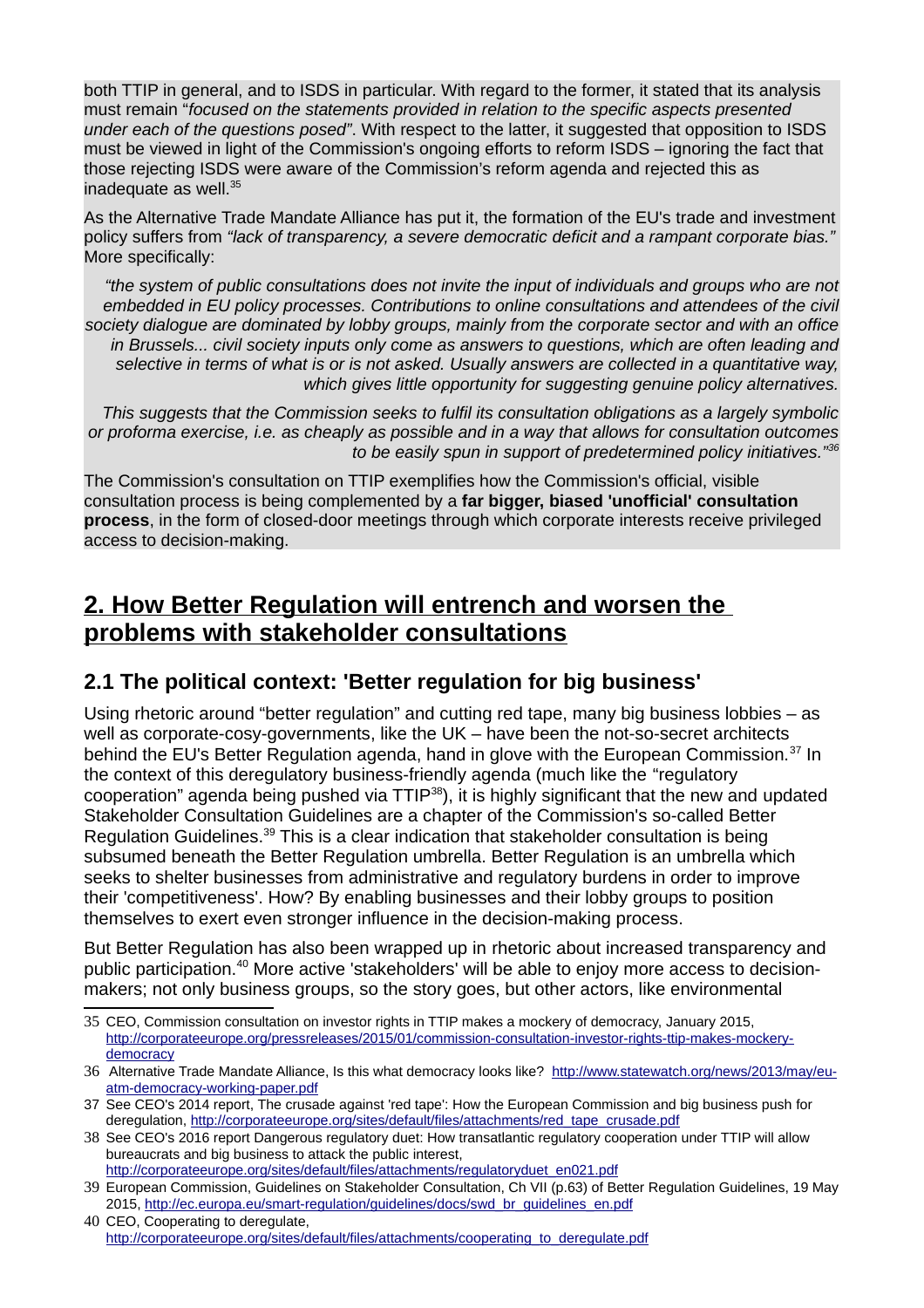movements and consumer groups, too. The problem however is that in the case of environmental and consumer groups, more effective or "better" regulation would in fact be of a kind that *would* impose so-called "burdens" on business. "Burdens" like the cost of emissions reductions, of developing non-hazardous chemicals, of more rigorous safety tests, of cleaning up pollution, of guaranteeing paid parental leave. It should also be noted that treating things like these as "burdens" benefits only the laggards among businesses, serving the lowest common denominator at the expense of those who have decided to invest in higher standards, better conditions, etc.

 Add to this the armies of industry lobbyists in Brussels, their vast resources and the privileged access they already enjoy, especially to Commission officials. And the sum of it is that the transparency and participation-parts of the Better Regulation spiel – including the push for ever more consultations at ever more stages of the policy-making process – translates as opening the door to corporate lobbying even wider.

#### **2.2 New Stakeholder Consultation Guidelines**

The new Guidelines on Stakeholder Consultation were adopted in May 2015 as part of the overarching Better Regulation Guidelines. The Better Regulation Guidelines are "complemented" by a Better Regulation Toolbox, providing "more detailed information" including on how to conduct a stakeholder consultation.[41](#page-8-0) According to the European Commission, the new Stakeholder Consultation Guidelines are *"the output following the Public Consultation on the Stakeholder Consultation Guidelines carried out in 2014."*[42](#page-8-1) CEO gave a very critical response to this 2014 'consultation on consultations',<sup>[43](#page-8-2)</sup> outlining many of the problems discussed above, and the broader issue of consultations being used as a democratic window-dressing. Including CEO's response, this meta-consultation received 120 responses.

The summary report of the Public Consultation on the Commission's Draft Stakeholder Consultation Guidelines<sup>[44](#page-8-3)</sup> gives a break down of these responses according to whether they're signed up to the voluntary Transparency Register: registered organisations (76), registered companies (4), and non-registered organisations/companies (10).<sup>[45](#page-8-4)</sup> Whilst the proportion of respondents signed-up to the lobby register is important information, this breakdown doesn't tell us what proportion of responses represented private interests vs. the public interest. CEO's analysis suggests respondents<sup>[46](#page-8-5)</sup> included approximately 40 business to 23 NGOs and 7 labour organisations, aratio of business to public interest of 4:3. Clearly, the way consultations are handled is an issue of much concern, in and beyond the business community.

**A. Do not** *always* **exclusively consult business:** The consultation summary report notes that the *"majority of replies stressed that avoiding bias to certain groups"* and that ensuring *"representativeness of stakeholders"* is very important. Yet the subsequently updated consultation guidelines only gives extremely weak guidance on this:

*"Avoid 'regulatory capture': The same businesses/representative organisations should not always be exclusively consulted, as this increases the risk of listening to a narrow range of interests."[47](#page-8-6)*

<span id="page-8-0"></span><sup>41</sup> Better Regulation "Toolbox", [http://ec.europa.eu/smart-regulation/guidelines/toc\\_tool\\_en.htm](http://ec.europa.eu/smart-regulation/guidelines/toc_tool_en.htm) TOOL #50: Stakeholder Consultation Tools, [http://ec.europa.eu/smart-regulation/guidelines/tool\\_50\\_en.htm](http://ec.europa.eu/smart-regulation/guidelines/tool_50_en.htm) TOOL #10: Stakeholder Consultation in the Context of an IA, [http://ec.europa.eu/smart](http://ec.europa.eu/smart-regulation/guidelines/tool_10_en.htm)[regulation/guidelines/tool\\_10\\_en.htm](http://ec.europa.eu/smart-regulation/guidelines/tool_10_en.htm)

<span id="page-8-1"></span><sup>42</sup> Email from SG STAKEHOLDER CONSULTATION, EUROPEAN COMMISSION to Rachel Tansey, 09/10/15

<span id="page-8-2"></span><sup>43</sup> Public Consultation on the Commission's Draft Stakeholder Consultation Guidelines, 30/06/2014 to 30/09/2014, [http://ec.europa.eu/smart-regulation/guidelines/consultation\\_2014/stakeholder-consultation/index\\_en.htm](http://ec.europa.eu/smart-regulation/guidelines/consultation_2014/stakeholder-consultation/index_en.htm)

<span id="page-8-3"></span><sup>44</sup> Results of the Public Consultation on the Commission's Draft Stakeholder Consultation Guidelines Summary Report, [http://ec.europa.eu/smart](http://ec.europa.eu/smart-regulation/impact/docs/contributions/summary_responses_stakeholder_consultation_guidelines_public_consultation_en.pdf)[regulation/impact/docs/contributions/summary\\_responses\\_stakeholder\\_consultation\\_guidelines\\_public\\_consultation\\_e](http://ec.europa.eu/smart-regulation/impact/docs/contributions/summary_responses_stakeholder_consultation_guidelines_public_consultation_en.pdf)

<span id="page-8-4"></span>[n.pdf](http://ec.europa.eu/smart-regulation/impact/docs/contributions/summary_responses_stakeholder_consultation_guidelines_public_consultation_en.pdf) 45 As well as Public authorities (15) Member States (9) Others (5) Citizens (1)

<span id="page-8-5"></span><sup>46</sup> Excluding member states, public authorities/ regional bodies, etc

<span id="page-8-6"></span><sup>47</sup> Guidelines on Stakeholder Consultation, Ch VII, *ibid* p. 75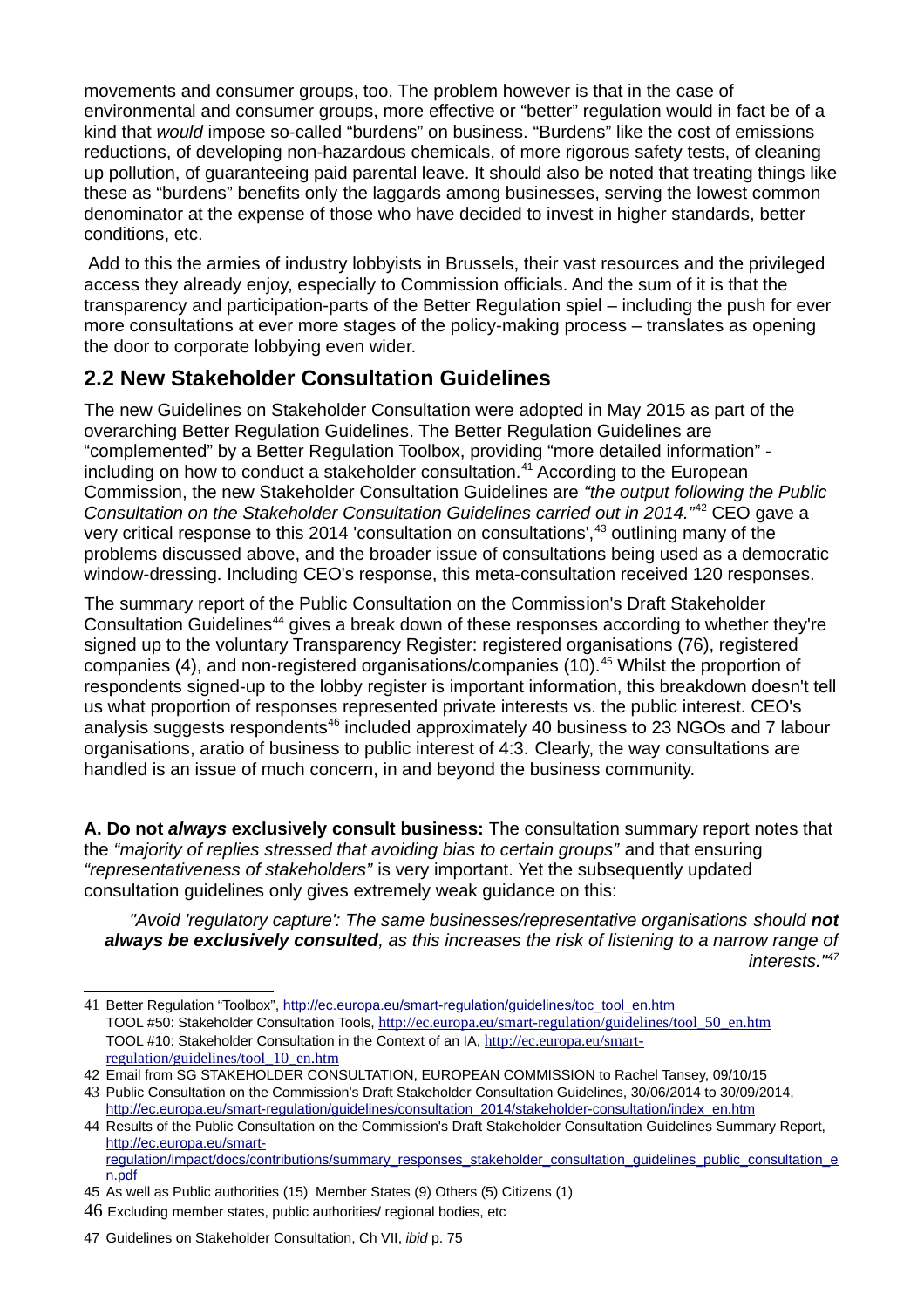You don't need a lawyer to see that such weak language – *"should not always be exclusively*" consulted - can equally imply that the same businesses *could sometimes* be exclusively consulted, or that the same organisations could always be consulted, just not *exclusively.*  Despite the promising title 'Avoid regulatory capture', this guideline boils down to very little, thanks to this pitifully weak language. And despite concerns being expressed by various respondents (e.g. CEO, ETUC, Finance Watch, etc), as well as the majority of respondents stressing the need to avoid bias and ensure representativeness, this wording did not change by a single letter from the draft quidelines<sup>[48](#page-9-0)</sup> to the final quidelines adopted in May 2015.

**B. Opening up Impact Assessments to consultation, and beyond!** A significant ask of big business lobbies, within their 'Better Regulation' push, has been to open-up draft Impact Assessments for stakeholder consultation. In other words, to give business lobbies greater influence even earlier on. The Commission's Impact Assessments are supposed to balance the economic, social and environmental impacts of a proposed policy. In practice, they all too often favour the easy-to-calculate economic costs (read: costs to business) over the more difficult to quantify medium-to-long-term costs to society and the environment. Thus, many big business lobbies see the opening of draft Impact Assessments – which occur long before a Commission proposal goes to the Parliament and Council – as a way to increase their influence, and the hegemony of economic considerations. In other words, undemocratically entrenching the interests (and participation) of big business (which has money, resources and capacity far surpassing public interest groups) at an early stage, enabling it to rig the agenda before the more democratic institutions even get a look in.

Yet the Commission has been happy to promote what can, on paper, look good – a promise to do more public consultations must surely mean more democracy and greater transparency in the policy-making process. The reality however, is that more and more consultations, expanding to impact assessments or even Parliamentary amendments, will exacerbate the problems with existing ones (discussed above), whilst bogging down policy-making with consultations at every level ('paralysis by analysis').<sup>[49](#page-9-1)</sup> Consultations which provide mainly industry input.

Given this context, it comes as no surprise that major and influential corporate lobby groups including BusinessEurope and AmChamEU used their responses to the Consultation Guidelines' Consultation to hammer home the importance of stakeholder consultations in the impact assessment process, *including* on Parliamentary amendments. This latter wish is something that the European Commission included in its demands for the Better Lawmaking deal with the European Parliament, but which MEPs have already rejected.

AmChamEU *"hopes that the Commission will consider sharing draft IAs with key stakeholders to review facts and methodology"* 

*…"Commission should provide an additional opportunity for stakeholder consultation in cases where the proposal has been substantially changed from the original consultation"[50](#page-9-2)*

Both lobby groups actually submitted their responses to the Consultation on the Draft Stakeholder Consultation Guidelines in the same document as their submission to the contemporaneous Consultation on the Revision of the Commission's Impact Assessment Guidelines.<sup>[51](#page-9-3)</sup> The demand for the publication of/ consultation on draft impact assessments was also echoed by, for example, chemicals lobby CEFIC and the European Risk Forum (whose members include British American Tobacco, Phillip Morris, Chevron and Syngenta<sup>[52](#page-9-4)</sup>). All of these groups also pushed for Delegated and Implementing Acts (which the Commission may adopt in order to ensure the implementation of  $EU$  law)<sup>[53](#page-9-5)</sup> to be systematically subject to public

<span id="page-9-0"></span><sup>48</sup> The draft quidelines were were included in the 2014 consultation background document: Draft Stakeholder Consultation Guidelines 2014, p.3 of Stakeholder Consultation Guidelines 2014 Public Consultation Document, [http://ec.europa.eu/smart-regulation/impact/docs/scgl\\_pc\\_questionnaire\\_en.pdf](http://ec.europa.eu/smart-regulation/impact/docs/scgl_pc_questionnaire_en.pdf) 

<span id="page-9-1"></span><sup>49</sup> See the Dissenting Opinion of the Stoiber Group, [http://ec.europa.eu/smart](http://ec.europa.eu/smart-regulation/refit/admin_burden/docs/annex_12_en_hlg_ab_dissenting_opinion.pdf)[regulation/refit/admin\\_burden/docs/annex\\_12\\_en\\_hlg\\_ab\\_dissenting\\_opinion.pdf](http://ec.europa.eu/smart-regulation/refit/admin_burden/docs/annex_12_en_hlg_ab_dissenting_opinion.pdf)

<span id="page-9-2"></span><sup>50</sup> You can access AmChamEU and all the other responses to the consultation at [http://ec.europa.eu/smart](http://ec.europa.eu/smart-regulation/guidelines/consultation_2014/stakeholder-consultation/contributions/index_en.htm)[regulation/guidelines/consultation\\_2014/stakeholder-consultation/contributions/index\\_en.htm](http://ec.europa.eu/smart-regulation/guidelines/consultation_2014/stakeholder-consultation/contributions/index_en.htm)

<span id="page-9-3"></span><sup>51</sup> IA consultation, 01/07/2014 to 30/09/2014 [http://ec.europa.eu/smart-regulation/impact/consultation\\_2014/index\\_en.htm](http://ec.europa.eu/smart-regulation/impact/consultation_2014/index_en.htm) 52 ERF, Members, [http://www.riskforum.eu/uploads/2/5/7/1/25710097/erf\\_membership\\_list.pdf](http://www.riskforum.eu/uploads/2/5/7/1/25710097/erf_membership_list.pdf)

<span id="page-9-5"></span><span id="page-9-4"></span>

<sup>53</sup> The Lisbon Treaty created a distinction between two sets of Commission acts: Delegated acts (Art.290) are defined as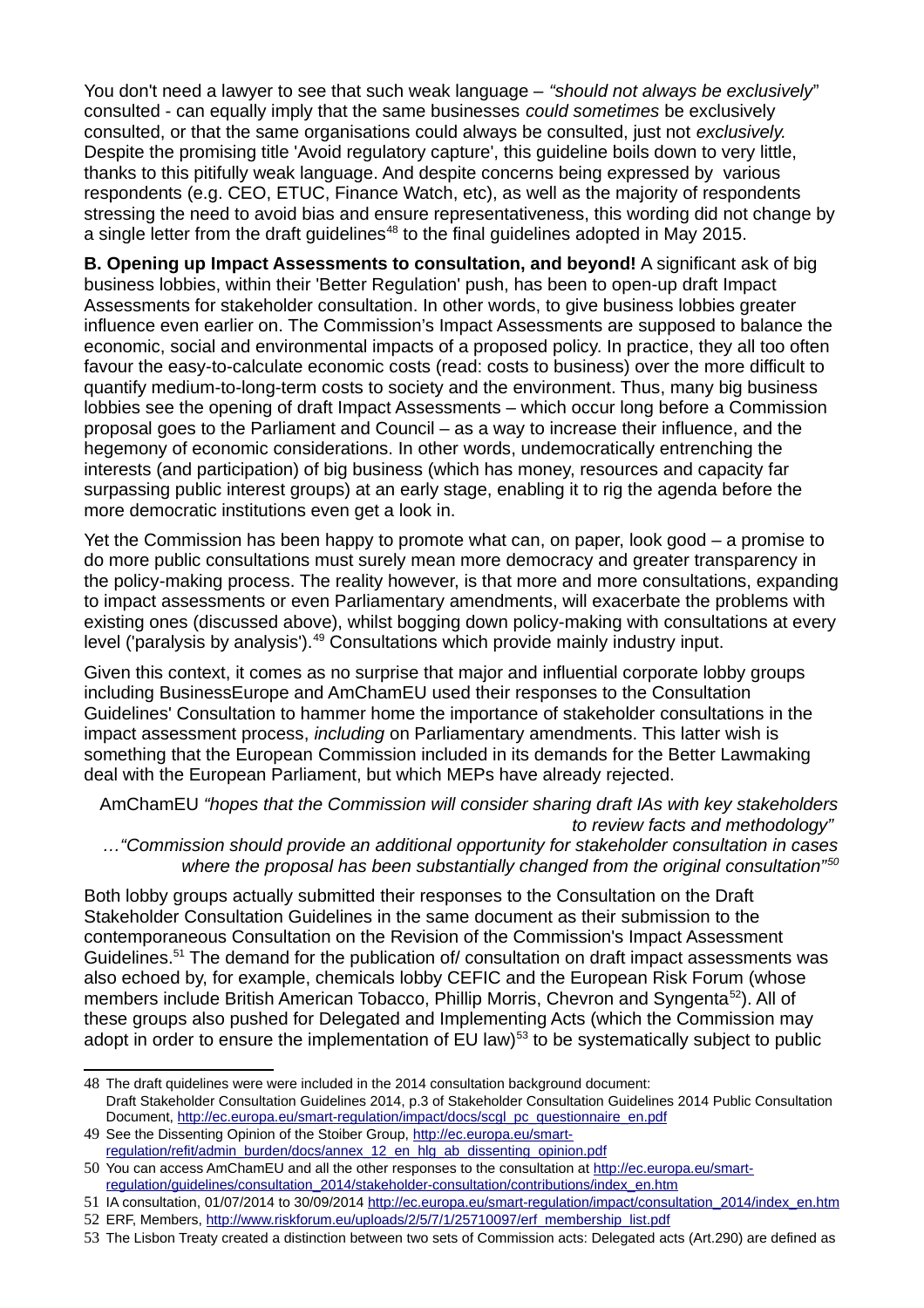consultation – another way of widening and deepening the scope of business' influence.

These lobby demands have not only been issued via this consultation and the corresponding impact assessment one. They are key asks that numerous industry groups have been pushing for years, as part of a multi-level lobbying offensive around Better Regulation, to crack-open the legislative process to industry influence in ever more places and ways. In light of this, it is no great shock that the new consultation guidelines include mandatory time-frames for stakeholder consultation or feedback on a widened scope of draft Delegated and Implementing Acts and on Inception Impact Assessments (roadmaps for initiatives with impact assessments $54$ ).

The draft guidelines had stated that consultations would apply only to draft *"delegated acts and implementing acts with important impacts , i.e. subject to an impact assessment".* But in the consultation, some business lobbies such as EUROCHAMBRES and CEFIC made it clear that they wanted all such acts – or a wider category of them – to be subject to consultation. And this wish is reflected in the final guidelines, which provides for Draft Delegated Acts and Implementing Acts *in general* to be subject to consultation, with only some specific exceptions.

**C. Using 'personal' data protection to let companies lobby anonymously?** The new consultation guidelines state that according "*to the relevant data protection rules, respondents have the following options:* 

- *Publication of the contribution with personal information*
- *Anonymised publication of the contribution (without the name/ name of the organization)*
- *No publication but use of the contribution for statistical and analytical purposes."[55](#page-10-1)*

The warning bells started to ring at the option of anonymised names of *organisations.* Why? Because EU data protection legislation is about *personal* data, protecting individuals. Reg 45/2001 Art 2. para a) defines 'personal data' as *"any information relating to an identified or identifiable natural person"*. In other words, it can apply to the personal details of individual citizens, or of individuals within an organisation, but not to the name of the organisation (ie. *legal person*)! If protection of personal data is used as justification for organisations (lobby groups, companies, NGOs) to keep their name secret whilst seeking to influence EU-decisionmaking (the definition of lobbying) then lobby transparency has been thrown out of the window.

Given that the summary report gives no mention of protection of personal data or anonymity, it is also totally opaque as to where this explicit reference to anonymising names of organisations (which does not appear in the draft guidelines) has come from.

**D. Testing consultation questions with stakeholders?** According to the final version of the stakeholder consultation guidelines:

*"It is good practice to test consultation documents (e.g. presentations, surveys or questionnaires) with some test persons who were not involved in the drafting. These should be as closely as possible resembling the actual target audience of the consultation or sub-groups of this target-audience. The purpose of this testing is to find out whether the target group will find the consultation documents easy to understand and practical to use. Test persons can for instance be colleagues in other units, other DGs or stakeholder groups who can give their personal critical feedback on how to improve the documents further, e.g the European Enterprise Network if the consultation targets also individual SMEs."*

It is not, in principle, necessarily a bad idea to test consultation questions with representatives

non-legislative acts of general application to supplement or amend certain non-essential elements of a legislative act – they represent a delegation of power to the Commission that is set out in the original legislative act. Implementing acts (Art.291) are to be used where uniform conditions for implementing legally binding Union acts are required – they use the procedure known as comitology. For greater analysis of the different procedures, and their implications, see Client Earth's 2014 paper<http://www.clientearth.org/reports/introduction-to-delegated-and-implementing-acts.pdf>

<span id="page-10-0"></span><sup>54</sup> [http://ec.europa.eu/smart-regulation/roadmaps/index\\_en.htm](http://ec.europa.eu/smart-regulation/roadmaps/index_en.htm)

<span id="page-10-1"></span><sup>55</sup> This is elaborated upon in the Better Regulation toolbox (tool #50), which notes that data protection rules must be respected, that if personal data is collected and processed, it must comply with Regulation (EC) 45/2001 on the protection of personal data, and that consultations must clearly state *"that contributions are going to be published on the dedicated website, unless respondents provide a substantial justification for their opposition to the publication of their contribution."*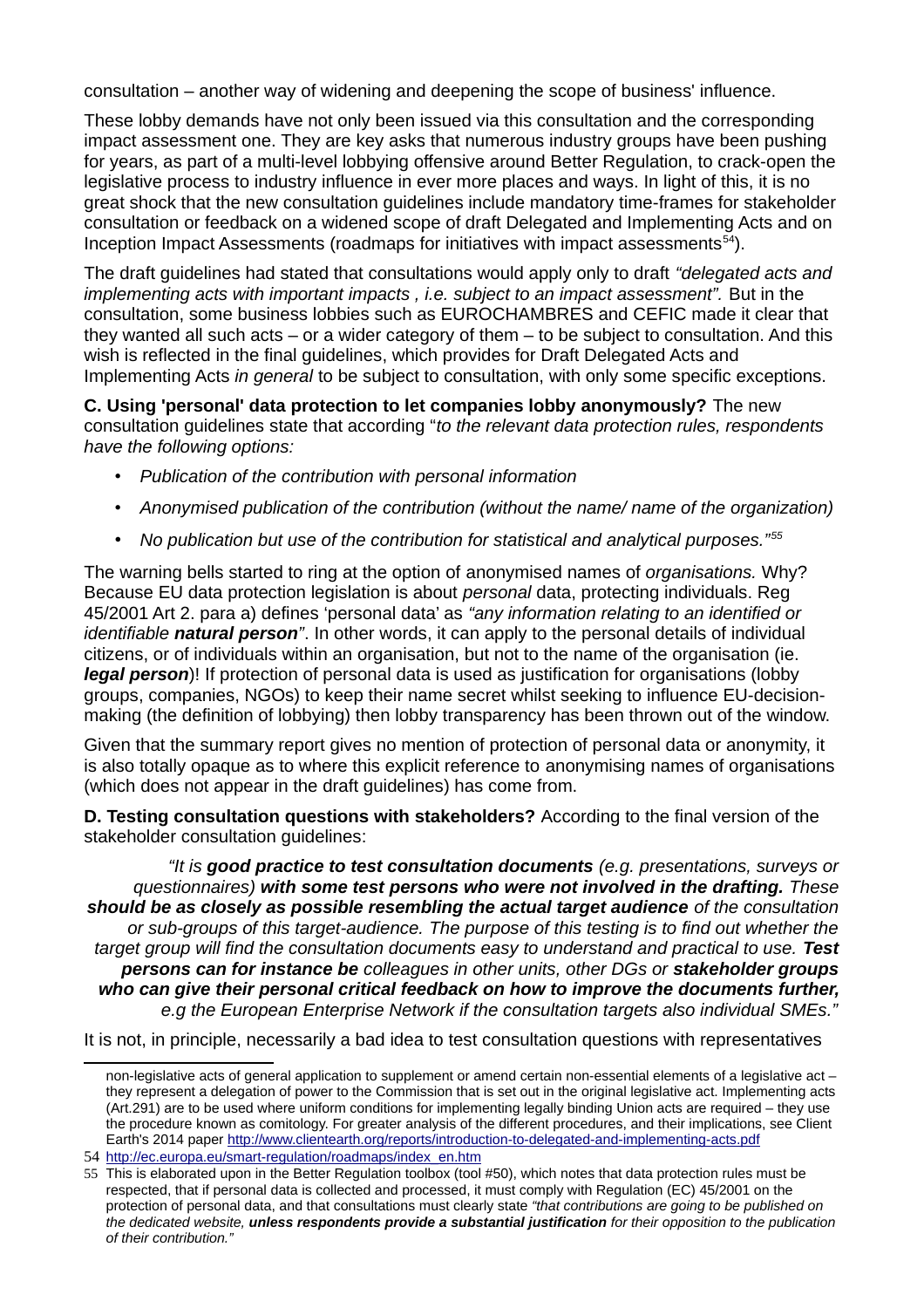of the target audience, in order to make them as understandable and accessible as possible. However, this would only be acceptable if the test audience was diverse and representative of all relevant targets. But, in the absence of any such stipulation regarding balance or inclusiveness, plus the explicit reference to "sub-groups of this target audience" (which leaves the door open to only testing with one particular sub-group, say, industry trade associations), this guideline is worrying. It could give the Commission carte blanche to privilege particular stakeholders with access to and influence over the form of draft consultations. Offering a potentially delicious opportunity for lobby groups to pre-taste the recipe *and* give their views on the ingredients.

It is also notable that this entire section on testing consultation questions *does not* appear in the draft guidelines. Nor is there any explicit reference in the summary report to such tests, only a sentence summarising the position of some respondents that *"Key stakeholders should be involved in the pre-consultation dialogues that should help developing the [options] consultation".* But the summary report lists numerous short summaries of positions that were received in response to each question, some of which contract one another (reflecting the different positions of respondents). It does not however give any indication of how prevalent particular positions were, whose positions they reflect, or why some and not others might be taken forward as a basis to be elaborated upon.

The summary report can't tell us where this suggestion for (unspecified) stakeholder groups to give critical feedback on draft consultation documents (including "*presentations, surveys or questionnaires")* came from, or why it was included. But a look through some of the individual  $\frac{1}{2}$  consultation responses<sup>[56](#page-11-0)</sup> might help a few clues emerge:

- The response of EuroCommerce major retail industry lobby group, whose [members](http://www.eurocommerce.eu/about-us/our-members.aspx)  [include](http://www.eurocommerce.eu/about-us/our-members.aspx) Tesco, Carrefour, IKEA, M&S, Lidl, etc<sup>[57](#page-11-1)</sup> – argues that "in a number of cases the *questions do not seem to be appropriate for all relevant sectors or are poorly formulated. ...As a remedy, stakeholders could be invited (via the stakeholder advisory groups) to comment on the set of questions prior to their finalisation."*
- Moody's Investment Services (MIS) states in its response that *"it is important that there*  is pre-consultation engagement with directly affected stakeholders" and that "pre*consultation engagement with the likely (most) affected stakeholders will give the Commission a better perspective on the proposal and the areas of greatest impact."*
- EUROCHAMBRES, representing chambers of commerce across Europe,*"actively encourages"* the Commission to hold *"meetings with stakeholders well before the public consultation in order to shape the initial thinking on a potential policy proposal"*
- Tobacco industry lobby group CECCM (Confederation of European Community Cigarette Manufacturers, representing British American Tobacco, Imperial Tobacco Group and Japan Tobacco International<sup>[58](#page-11-2)</sup>) suggests with regards to Eurobarometer surveys, which are one of the kinds of consultation document this guideline may refer to, that: *"relevant stakeholders should be enabled to comment on both the questions posed and the findings of the survey before it is finalized and published."*

**E. To target or not to target?** Amongst other things that changed from the draft to the final guidelines, but which it is not - from the consultation summary – clear why, are several changes that seem to fit with the big business-friendly agenda behind better regulation. One of these areas concerns stakeholder mapping or the defining of consultation target groups:

• In the draft guidelines, specific consideration is given to the *"wider impacts of the initiative on other policy areas"* when identifying needs for particular stakeholder engagement. In the final guidelines, this has been deleted.

<span id="page-11-0"></span><sup>56</sup> Not a full text search of all consultation responses, but based on searching terms including "test" "preview" "prior" "review" "critic" "question" (and then looking for similar suggestions where these terms were found) in most business groups and companies' responses.

<span id="page-11-1"></span><sup>57</sup> EUROCOMMERCE,<http://www.eurocommerce.eu/about-us/our-members.aspx>

<span id="page-11-2"></span><sup>58</sup> CECCM,<http://www.ceccm.eu/who-we-are/>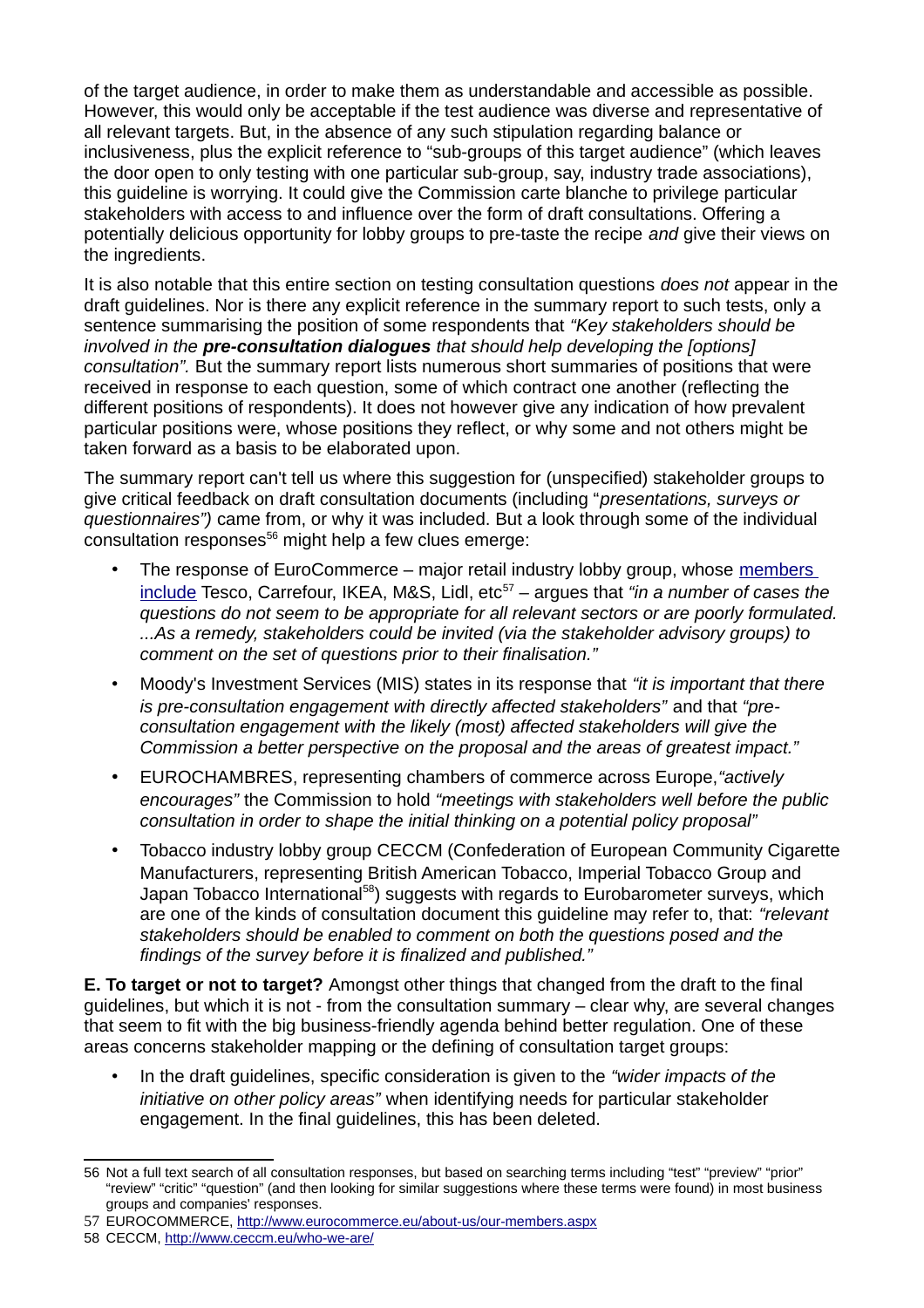• Concerning the use of clear and transparent criteria for the selection of participants for targeted consultations (such as meetings, hearings, conferences, other stakeholder events) the requirement that these *"selection criteria should be announced when informing about the event, ahead of selecting the participants for full transparency"* has also been removed from the draft to the final version. Nor has this stipulation been moved into the accompanying Better Regulation Toolbox. [59](#page-12-0)

Another significant change is as follows:

Final guidelines: *"Targeted consultations allow more focused interactions or dialogue and may tap expertise more efficiently, in particular when dealing with a very specific or technical subject. Privileged access for some stakeholders should be avoided."*

Draft guidelines: *"Targeted consultations allow more focused interactions or dialogue and may tap expertise more efficiently. However, there is the risk of privileged access for some stakeholders, which might lead to complaints at a later stage. Using targeted consultations as the only consultation method should therefore be the exception and should be explained in the consultation strategy."*

The point that targeted consultations being the sole consultation method should be an exception requiring justification - due to the risk of privileged access - has been removed from the final guidelines. It does not appear in the toolbox either. Instead, the non-specific and vague statement that privileged access *"should be avoided"* is all that remains. Looking for illumination in the summary report as to why this was deleted proved to be a fruitless endeavour. Diverging opinions on this matter were clearly given in the consultation responses. The summaries of different views responding to various questions included the following:

- *"no pre-selection of audiences should take place (vulnerable to manipulation, detrimental to transparency)"*
- *"Prioritisation of target groups: Selection of target audience should reflect the complexity of the consultation topic"*
- *"To ensure qualitative rather than quantitative participation, the Commission should identify the most important stakeholders and invite them individually to answer the consultation"*
- "*Only under exceptional circumstances should a targeted consultation be the only method of consultation. If used, transparency must be increased: Who is invited when to reply to targeted consultations? What is being done with the results of the consultation?"*

What is absent from the summary report however is any attribution of these views to particular stakeholder categories, or sub-categories. Nor is any hint given of how prevalent certain views were over others, or any indication if one view was predominant. In fact, it sums up that *"Positive and negative replies are split in-between the identification of the right target audience."* So why was the reference to sole use of targeted consultation being an exception requiring justification removed? Could it have been the result of internal discussions in the Commission, or pressure from another direction, or via another medium? It is simply not clear. But what is clear is that any rationale or justification for this change, particularly if it resulted from listening to particular submissions and not others, is lacking. .

**F. Whose views are whose?** The guidelines for stakeholder consultation – in both their draft and final versions – provide two options for the presentation of a consultation analysis:

1. On the basis of the different stakeholder categories, which should distinguish "*within the main stakeholder categories e.g. if similar response profiles can be identified"*.

2. On the basis of the different consultation topics, which should distinguish *"between the views of main stakeholder categories, for each of these issues and identify the nature of responses"*. [60](#page-12-1)

<span id="page-12-0"></span><sup>59</sup> No reference to "wider impacts" or to prior announcement of selection criteria could be found in Tool #50 or #10

<span id="page-12-1"></span><sup>60</sup> The guidelines also state that an overview of the profiles of respondents can provide information on the *"distribution across any other dimension (e.g. clustering by sector) that might be relevant for the specific consultation or where similar trends in replies or particular concerns can be observed"*, p. 82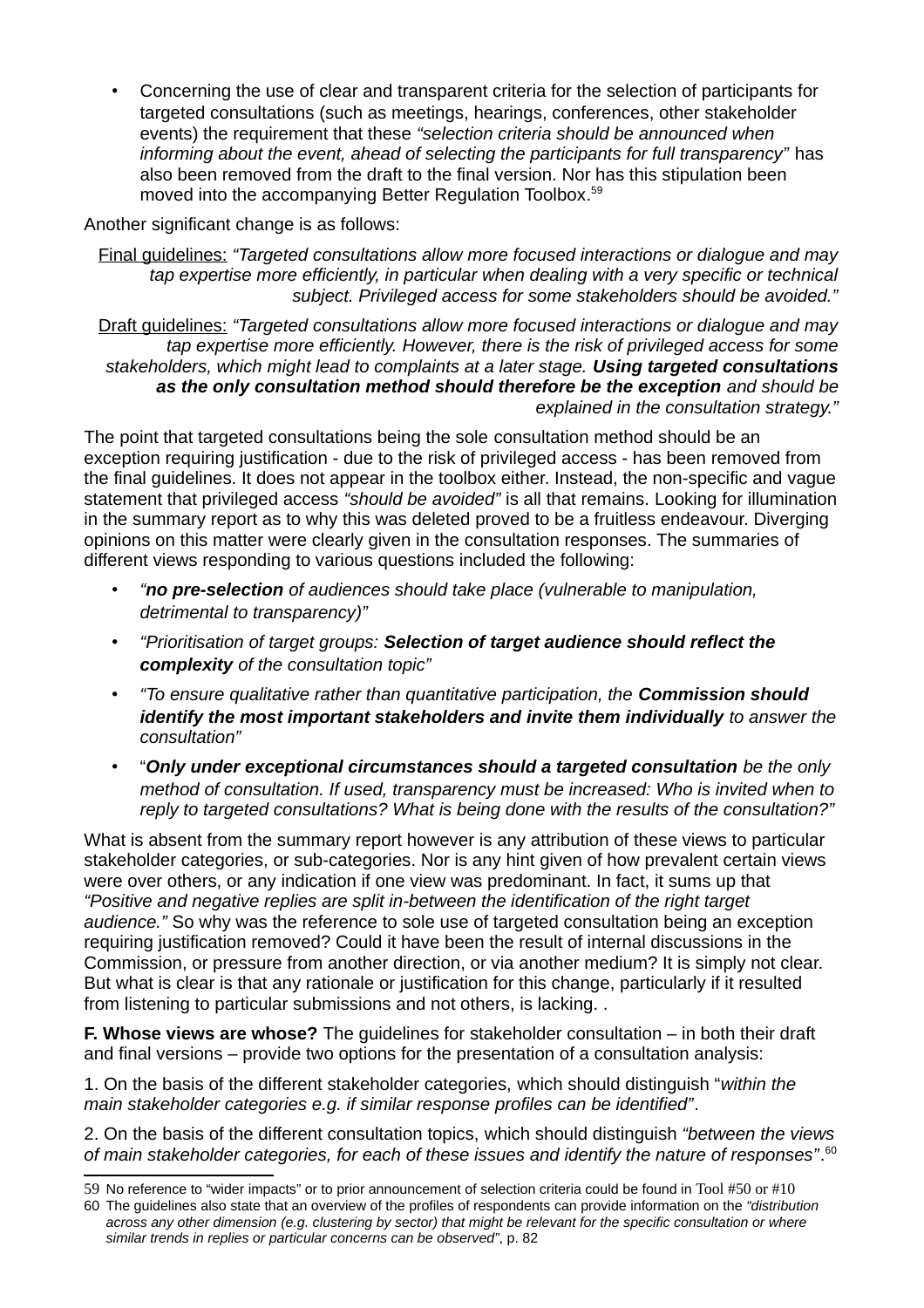Put simply, whichever option is used, the analysis should distinguish views along stakeholder categories' lines. And stakeholder categories will, it is stipulated, be identified in the profile of respondents. Despite this, the summary report of the consultation on the Draft Stakeholder Consultation Guidelines fails to effectively break down the profile of respondents (splitting them on registered and non-registered lines, so that business interests are lumped alongside public interest groups like trade unions and NGOs). Furthermore, it makes no distinction whatsoever about if and how views diverged along stakeholder category lines. Instead, it uses only phrases like "nearly all contributors", "slightly more than half", "a majority of respondents".

**G. Duplicate responses and weighing of responses:** Another issue that seems to have become less clear from the draft to the final guidelines concerns so-called "duplicate responses". The draft guidelines include the following section:

*"Duplicate responses should be identified as otherwise the data will be skewed in favour of multiple identical responses. For example, if several replies with the same content are sent from different departments of the same company branch or subsidiary of the company, these should be considered as one reply from one company. If there are duplicate responses from individuals from the same Member State or region, it should be checked if there were campaigns encouraging citizens to reply along the same lines. In this case this should be flagged when analysing replies and also explained later on in the summary report and/or in the IA report how the duplicate replies have been treated. In some cases, particular attention may need to be paid to joint, or duplicate, responses by Member States, authorities, regions or stakeholder organisations, as these could also signal strong, organised support across various stakeholder groups for certain views or policy options."*

The final guidelines however contain *no reference whatsoever* to duplicate responses, let alone how to deal with them. $61$ 

Yet it is not clear why this section disappeared. The summary report concludes that *"a majority of contributors stressed the importance of avoiding any bias in the analysis and of giving special consideration to the weighing of replies."* It also notes concerning duplications the view that *"Information is missing on how to weigh the submission of identical or similar contributions from different stakeholders... Clear and mandatory rules are needed."*

The fact that there may be very different contexts of "duplicate" individual responses - and rational arguments possible for treating them or weighing-them differently - is what makes the requirement to flag and report on how duplicate replies have been treated so important. Consider, for example, the response of tobacco lobby CECCM, which argued that *"duplicate responses by individuals shall not be dismissed...they should be considered at the light of what they represent: many individuals expressing their views on the issue."* Given the history of tobacco industry-led mobilisation campaigns being responsible a large portion of the 85,000+ responses to a 2010 consultation on the Tobacco Products Framework, this is not, perhaps, surprising.<sup>[62](#page-13-1)</sup> But compare this to the flood of citizen responses, facilitated by various NGO's online tools, determined to express dissent via the TTIP consultation, following a secretive and business-privileged process (see Box 2).<sup>[63](#page-13-2)</sup> That such instances might merit different handling or weighing of "duplicate" responses (especially given the World Health Organisation restrictions on tobacco lobbying) is not inconceivable. But what is inconceivable is that if responses may be weighed differently, that there is a lack of clear and transparent criteria – or a minimum requirement for substantive justification - on how to approach this.

But instead of strengthening the requirement to report on how and why duplicate responses have been handled, the issue has been completely swept under the carpet. The neglect of this

<span id="page-13-0"></span><sup>61</sup> The only reference to duplicate responses in the toolbox comes under 'limitations' of questionnaires: *"Difficulty when analysing results – if duplicate replies are not identified, analysis of answers will be skewed in favour of these multiple identical responses – this is in particular an issue when anonymous responses are allowed"* - Tool #50.

<span id="page-13-1"></span><sup>62</sup> TobaccoTactics, TPD: Delaying the Process of Consultation, http://www.tobaccotactics.org/index.php/TPD: Delaying\_the\_Process\_of\_Consultation

<span id="page-13-2"></span><sup>63</sup> CEO, Commission consultation on investor rights in TTIP makes a mockery of democracy, January 2015, [http://corporateeurope.org/pressreleases/2015/01/commission-consultation-investor-rights-ttip-makes-mockery](http://corporateeurope.org/pressreleases/2015/01/commission-consultation-investor-rights-ttip-makes-mockery-democracy)[democracy](http://corporateeurope.org/pressreleases/2015/01/commission-consultation-investor-rights-ttip-makes-mockery-democracy)